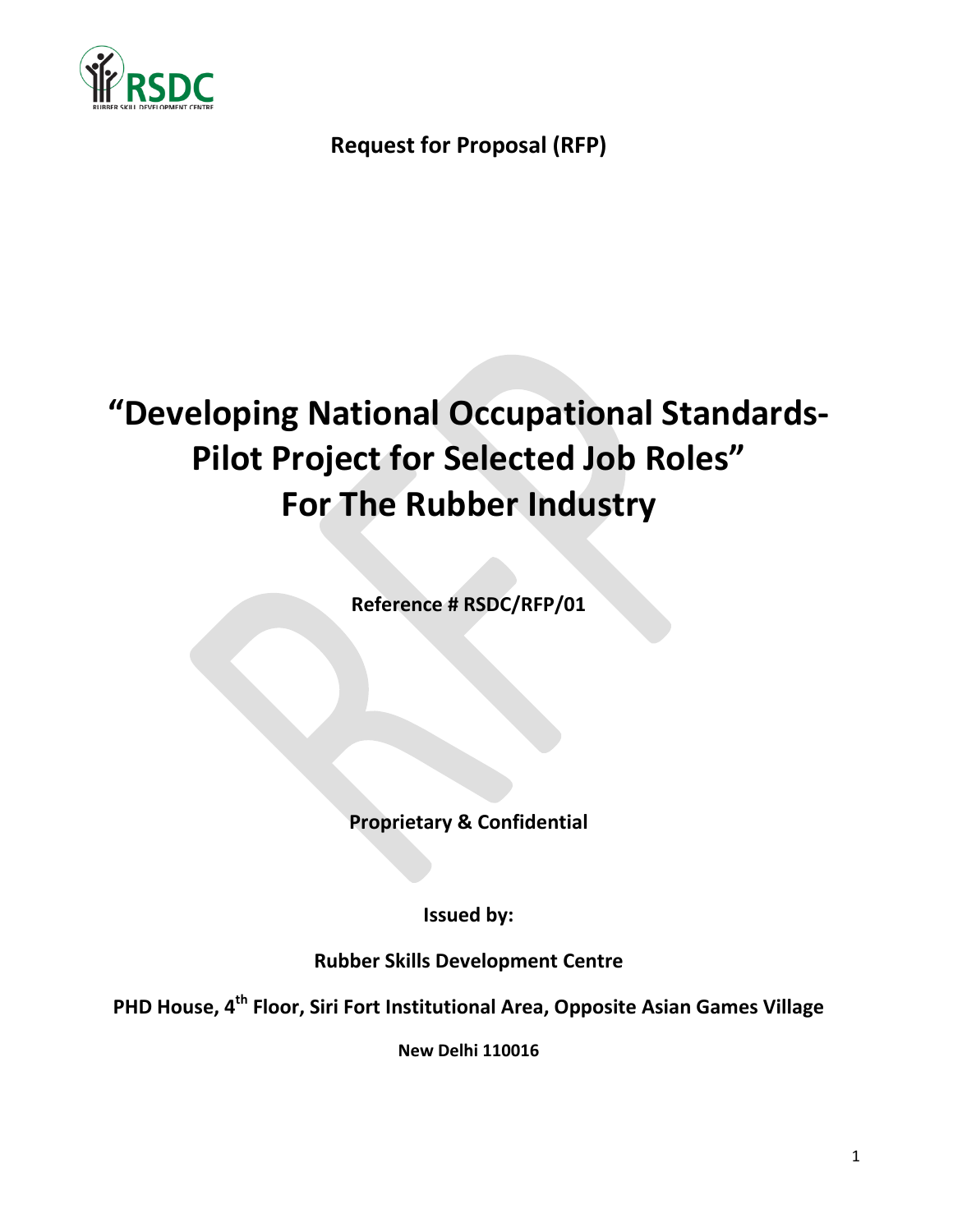

# **CONTENTS**

#### **1.0 ADMINISTRATIVE DETAILS**

#### **1.1 Confidentiality**

#### **1.2 Procedure**

- 1.2.1 How to deliver the answer
- 1.2.2 Contacts
- 1.2.3 Critical Information
- 1.2.4 Contents of solicitation documents
- **1.3 Schedule of Events**
- **1.4 Abbreviations**
- **1.5 Definitions**
- **2.0 GENERAL INFORMATION**

#### **2.1 Introduction**

- 2.1.1 Overview of NSDC
- 2.1.2 Introduction about Issuer
- 2.1.3 Purpose (What RSDC is looking to achieve)
- 2.1.4 Background and Rationale of Project
- 2.1.5 Current Scenario
- **2.2 Objectives of the Project**

#### **3.0 STATEMENT OF WORK**

**3.1 Project Deliverables with Timelines**

#### **4.0 PROJECT METHODOLOGY**

**4.1 Project Management and Progress Reporting**

#### **5.0 INSTRUCTIONS TO THE BIDDER**

- **5.1 Required Qualifications Competencies and Eligibility of the Bidder**
- **5.2 Completeness of Response**
- **5.3 Proposal Preparation Costs**
- **5.4 Signing of Communication to the RSDC**
- **5.5 Pre-Bid Activities**
- **5.6 Bidder inquiries and RSDC's responses**
- **5.7 Submission of Responses to RSDC**
- **5.8 Bid Submission Format**
- **5.9 Venue and Deadline for submission**
- **6.0 RIGHTS OF RSDC**
- **6.1 Amendment of RSDC Document**
- **6.2 Supplemental information to the RFP**
- **6.3 RSDC's right to modify submission deadline**
- **6.4 RSDC's right to terminate the process**
- **6.5 RSDC Rights to accept / Reject any or all Proposals**
- **6.6 Shortlisting Criteria**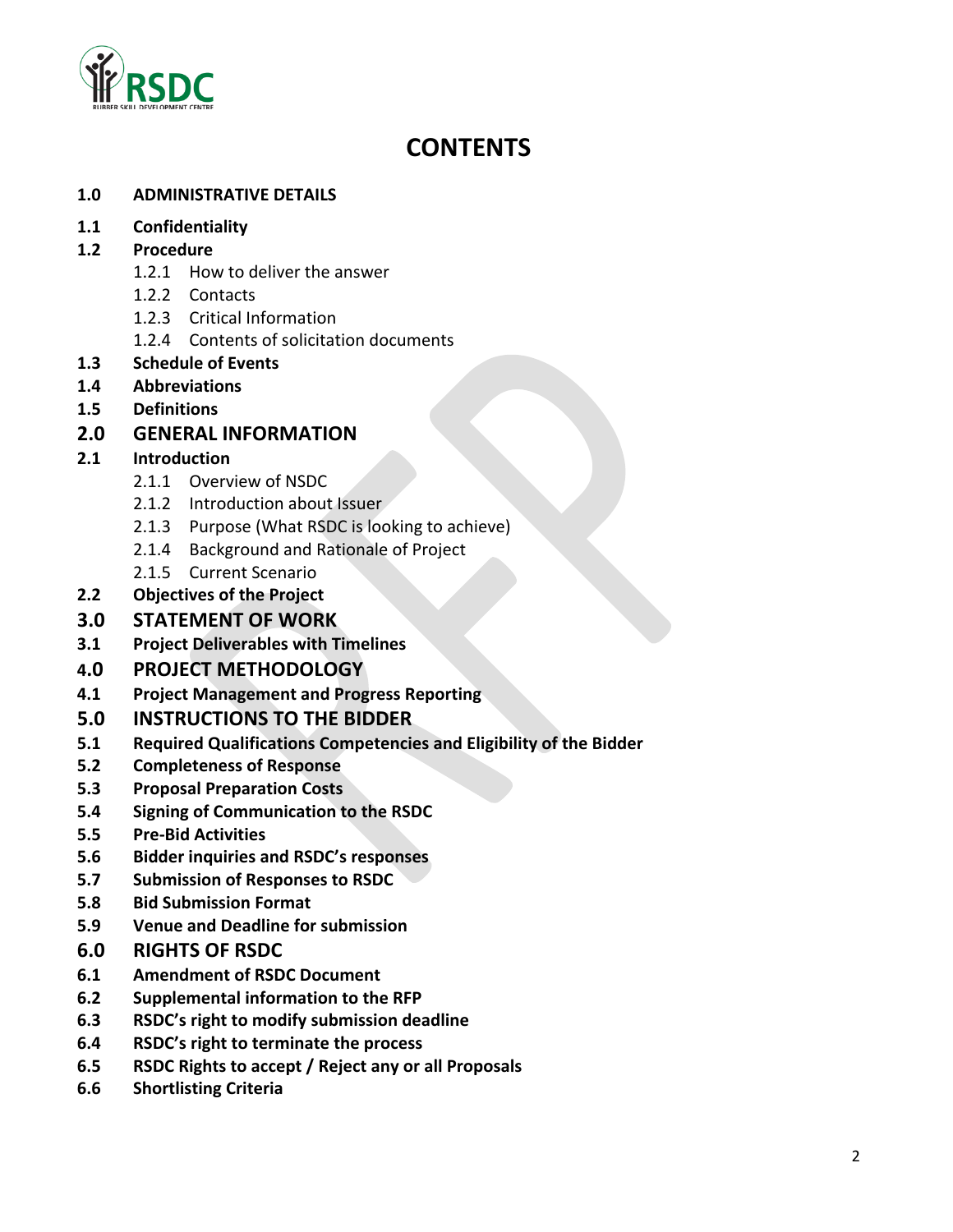

# **7.0 GENERAL INSTRUCTIONS FOR PROPOSAL SUBMISSION**

- **7.1 Preparation of Proposals** 
	- 7.1.1 Mandatory Proposal Requirements
- **7.2 Proposal Content Guidelines**
- **7.3 Proposed methodology**
- **7.4 Financial Bid**
- **7.5 Language of the proposal**
- **7.6 Proposal currencies**
- **7.7 Period of validity of proposals**
- **7.8 Format, signing and submission of proposals**
- **7.9 Sealing of Proposals**
- **7.10 Deadline for submission of proposals**
- **7.11 Late Proposals**
- **7.12 Modification and withdrawal of Proposals**
- **7.13 Payment Terms and Conditions**
- **8.0 PROPOSAL OPENING AND EVALUATION**
- **8.1 Presentation by Bidders & opening of the Bid**
- **8.2 Evaluation Process**
- **8.3 Clarification of proposals**
- **8.4 Evaluation and comparison of proposals**

#### **9.0 AWARD OF CONTRACT**

- **9.1 Criteria for award of contract**
- **9.2 Purchaser's right to vary requirements at time of award**
- **9.3 Service Level Agreements**
	- 9.3.1 Service Level Default
	- 9**.**3.2 Penalty computation
- **9.4 Signing of the contract**
- **9.5 Contract Finalization**
- **9.6 Order of Precedence**
- **10.0 Force Majeure: Other changes in Conditions**
- **10.1 Termination**
- **10.2 Settlement of disputes** 10.2.1 Amicable Settlement
	- 10.2.2 Arbitration
- **10.3 Observance of Law**
- **10.4 Authority to Modify**
- **10.5 Reporting**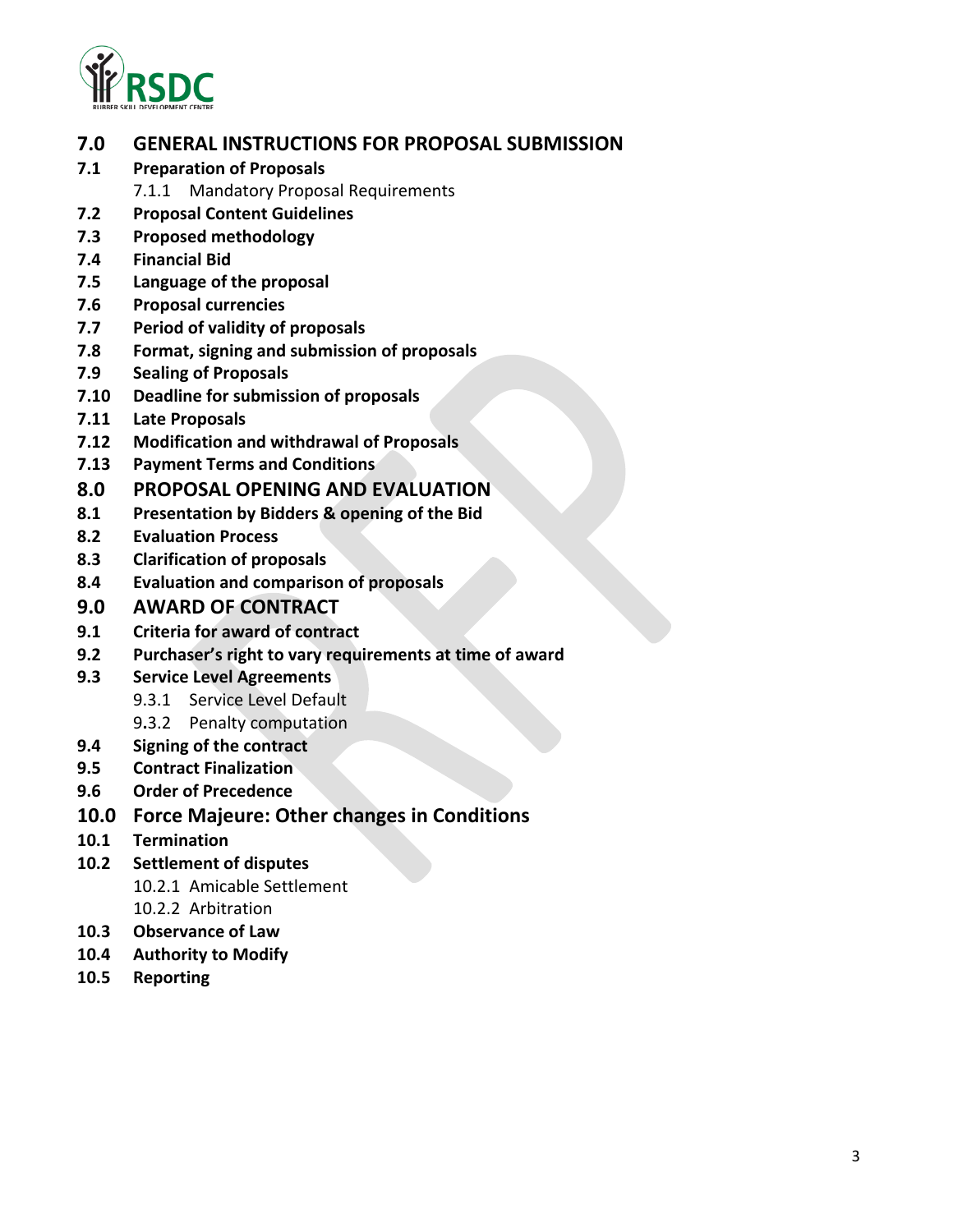

# **1.0 ADMINISTRATIVE DETAILS**

#### **1.1 Confidentiality**

All information included in this RFP is confidential and only for the knowledge of the recipient. No information included in this document or in discussions connected to it may be disclosed to any other party.

#### **1.2 RFP procedure**

#### **1.2.1 How to deliver the answer**

Send a response by hard copy in a sealed envelope with reference No. as mentioned on Page 1.Please refer to clause 5.7 for details.

#### **1.2.2 Contacts**

For questions regarding this RFP, contact **Sumita Rastogi** Deputy Director (LMIS, Industry Engagement & PR) Rubber Skill Development Centre, PHD House (4th Floor), Opp. Asian Games Village Siri Fort Institutional Area, New Delhi – 110016 | Tel: +91 11 41009347, 41009348 Email: [sumita.rastogi@rsdcindia.in](mailto:sumita.rastogi@rsdcindia.in) / [info@rsdcindia.in](mailto:info@rsdcindia.in) Website: www.rsdcindia.in

#### **1.2.3 Critical Information**

Bidding agencies are advised to study this RFP document carefully before submitting their proposals. Submission of a proposal in response to this notice shall be deemed to have been done after careful study and examination of this document with full understanding of its terms, conditions and implications.

#### **1.2.4 Contents of solicitation documents**

Proposals must offer services for the total requirement. Proposals offering only part of the requirement will be rejected. The Bidder is expected to examine all corresponding instructions, forms, terms and specifications contained in the Solicitation Documents. Failure to comply with these documents will be at the Bidder's risk and may affect the evaluation of the Proposal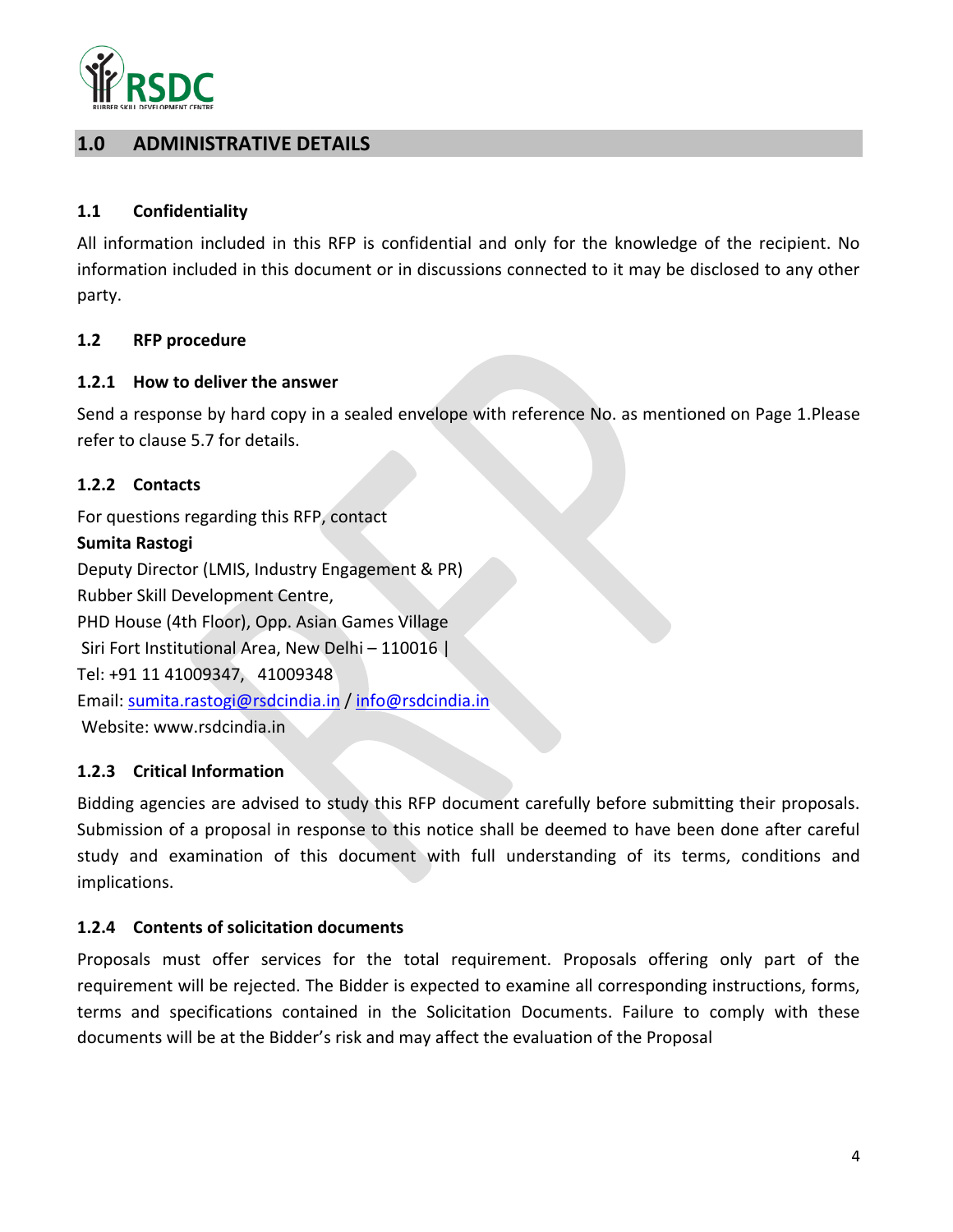

# **1.3 Schedule of Events**

The following table provides a schedule of Events relating to this request.

| Event                                                                     | <b>Target Date</b>    |
|---------------------------------------------------------------------------|-----------------------|
| RFP issued to the Vendors / Published on the website                      | August 27, 2012       |
| Email/postal confirmation of Vendor Intention or Regret to<br>participate | August 29, 2012       |
| Last date of receipt of Queries on RFP                                    | August 29, 2012       |
| <b>Clarifications by RSDC</b>                                             | August 30, 2012       |
| Last date of submission of Proposals                                      | September 6, 2012     |
| <b>Proposal Presentations</b>                                             | September 8, 2012     |
| Award of Contract by RSDC                                                 | September 12, 2012    |
| Commencement of implementation of project                                 | September 14-17, 2012 |

#### **Notes:**

- 1. The dates furnished above are subject to revision
- 2. This Document is not transferable

# **1.4 Abbreviations:**

| <b>NSDC</b> | National Skills Development Corporation |
|-------------|-----------------------------------------|
| <b>SSC</b>  | Sector Skill Council                    |
| <b>RSDC</b> | Rubber Skill Development Centre         |
| <b>NOS</b>  | <b>National Occupational Standards</b>  |
| <b>RFP</b>  | <b>Request for Proposal</b>             |
| PPP         | Public-Private Partnership              |
| <b>SLA</b>  | Service Level Agreement                 |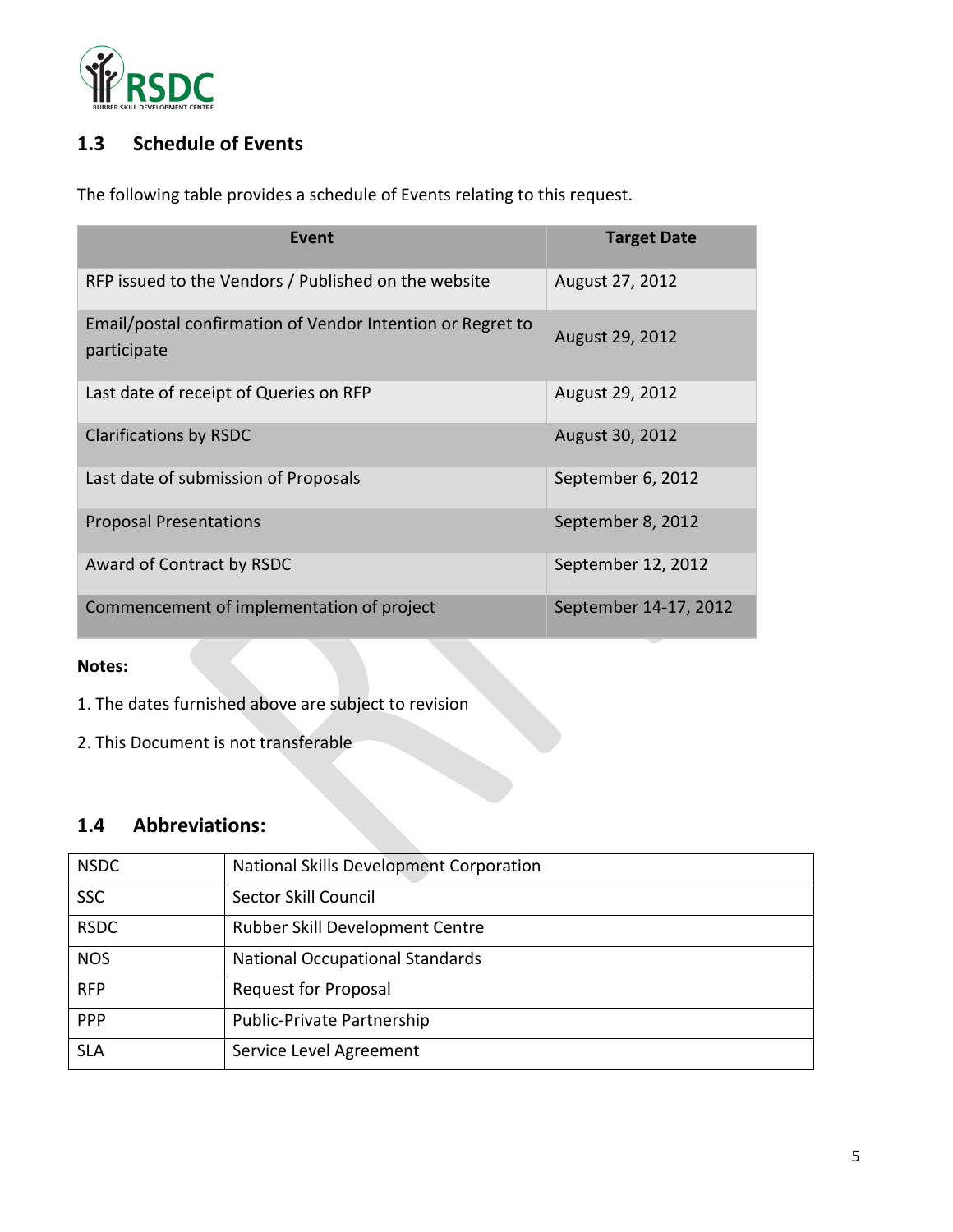

# **1.5 Definitions**

**SSC:** The Sector Skills Council (SSC) is a National Partnership Organization that brings together academia, industry, labour and the government to address human resource gaps in the Industry. SSCs are responsible to fulfill Industry Sector Talent Needs for Quality and Quantity

**NOS:** National Occupational Standards (NOS) specify the standard of performance an individual must achieve when carrying out a function in the workplace, together with the knowledge and understanding they need to meet that standard consistently. Essentially NOS are benchmarks of good practice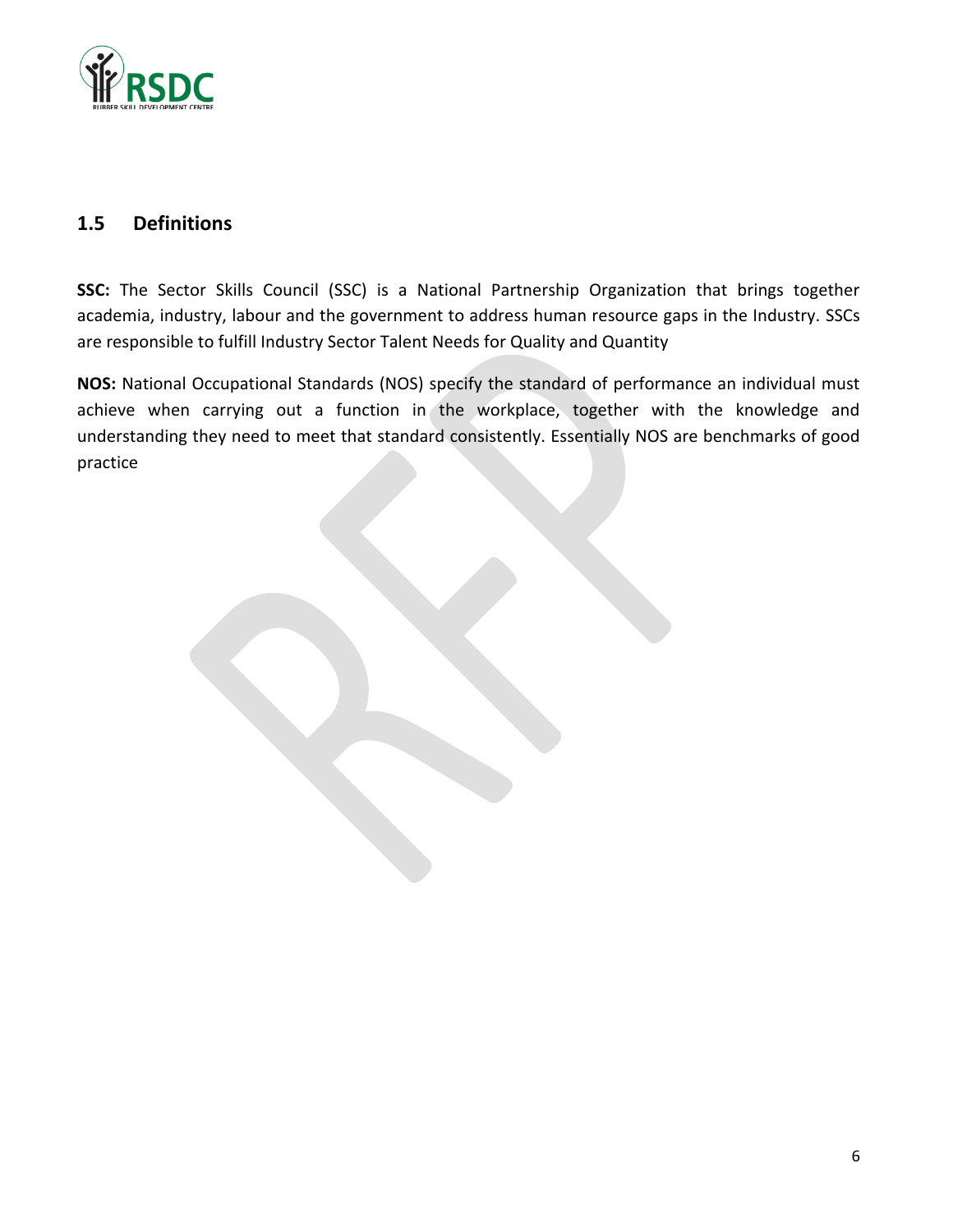

## **2.0 GENERAL INFORMATION**

The Rubber Skill Development Centre (RSDC) is a Sec. 25 Company formed under the PPP model, promoted by the All India Rubber Industries Association (AIRIA) and Automobile Tyre Manufacturers' Association (ATMA), under the aegis of National Skill Development Corporation (NSDC).

**The RSDC invites service providers to submit the proposal for "Developing National Occupational Standards (NOS) - Pilot Project for Selected Job Roles" for RSDC for roles/occupations in the Rubber Industry. RSDC, through this Request for Proposal (RFP), seeks to select an Implementation Partner (referred as Bidder in the rest of the document) with relevant experience and capabilities to develop NOS for the selected job roles and maintain information thereof. This Request for Proposal (RFP) contains the details regarding scope, eligibility for participation, evaluation methodology, project timelines, Terms & Conditions and other relevant details.** 

#### **2.1 Introduction**

# **2.1.1 Overview of NSDC**

The National Skills Development Corporation (NSDC) has been instituted to address the compelling need to strategize and operationalise a world-class skill development solution pertinent to the Indian context, to effectively drive the speedy development of skills essential to sustain the country's growing economy. NSDC is a first-of-its-kind Public-Private Partnership (PPP) model in India with a focus toward skill development. NSDC's objective is to contribute significantly 150 million (about 30 per cent) to the overall target of skilling / up skilling of 500 million people in India by 2022.

The NSDC has plans to set up Industry Specific Sector Skill Councils with following functions: a) Identification of skill development needs including preparing a catalogue of types of skills, range and depth of skills to facilitate individuals to choose from them. b) Development of a sector skill development plan and maintain skill inventory c) Determining skills/competency standards and qualifications. d) Standardization of Affiliation and Accreditation process. e) Participation in Affiliation, Accreditation, Examination and Certification. f) Plan and execute Training of Trainers. g) Promotion of academies of excellence.

# **2.1.2 Introduction about Issuer**

The Rubber Skill Development Centre (RSDC) is a Sec. 25 Company formed under the PPP model, promoted by the All India Rubber Industries Association (AIRIA) and Automobile Tyre Manufacturers' Association (ATMA), under the aegis of National Skill Development Corporation (NSDC).

The mandate for RSDC is to:

 $\triangleright$  Develop catalogue of Rubber industry occupations/skills and related occupational standards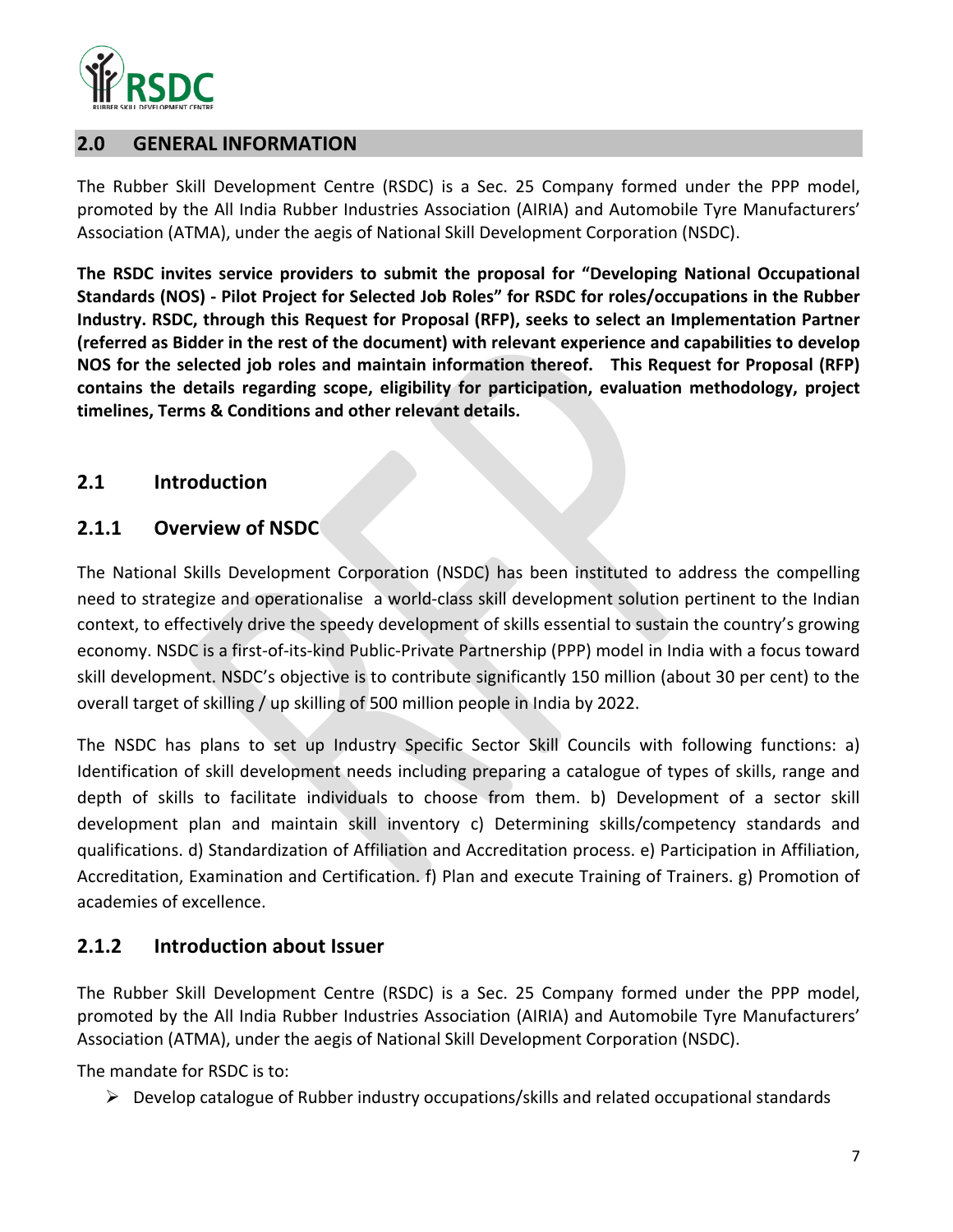

- $\triangleright$  Map learning objectives to the competencies and define learning modules
- $\triangleright$  Facilitate capacity building for skills training and attract learners
- $\triangleright$  Accreditation and affiliation of training providers
- $\triangleright$  Establish Centres of excellence (CoEs)
- $\triangleright$  Set-up effective labour market intelligence system

The purpose of establishing RSDC is to ensure that the Rubber Sector is able to grow with skilled manpower, increase productivity and profitability and emerge as one of the largest producer of rubber goods in the world. The RSDC will encourage the industry to employ skilled and certified manpower. In its endeavor to build capacity through Private Sector participation, RSDC is expected to create a dynamic LMIS to keep track of the labour market skill gaps, frame Occupational Standards, facilitate development of practical and high quality training content, ensure adequate availability of faculty through Train The Trainer initiatives, build accreditation and certification mechanisms and encourage capacity building through private sector participation.

#### **2.1.3 Purpose (What RSDC is looking to achieve)**

In order to build capacity for the rubber sector and to provide skilled manpower with consistent standard of performance in carrying out a function in the workplace, it is necessary to define the standards together with the knowledge and understanding they need to meet that standard consistently. It is in this endeavour that a proposal for Development of NOS is being initiated which will be used for enhancing the understanding of the skills-requirement and enable development of Standards in the Rubber industry. The RSDC will primarily use the Report of this Project in planning schemes and interventions for ensuring standards and building training capacity in this Sector.

The purpose of this RFP is to shortlist qualified agencies to research and develop NOS for the identified roles/occupations in Rubber industry. The objective of this document is to provide indicative information on the scope and objective of this assignment. The detailed scope of work, terms and conditions and parameters for selection of the bidding organization is also being provided in this document.

#### **2.1.4 Background & Rationale for the Project**

The Rubber industry is growing rapidly every year. However, there is a huge deficit of skilled manpower because of which the productivities and efficiencies in the sector are low. This has serious economic and strategic implications for the country. NSDC has identified Rubber as one of the sectors where planned skill development with consistent standards of performance is required to increase production, improve productivity as well as quality of produce.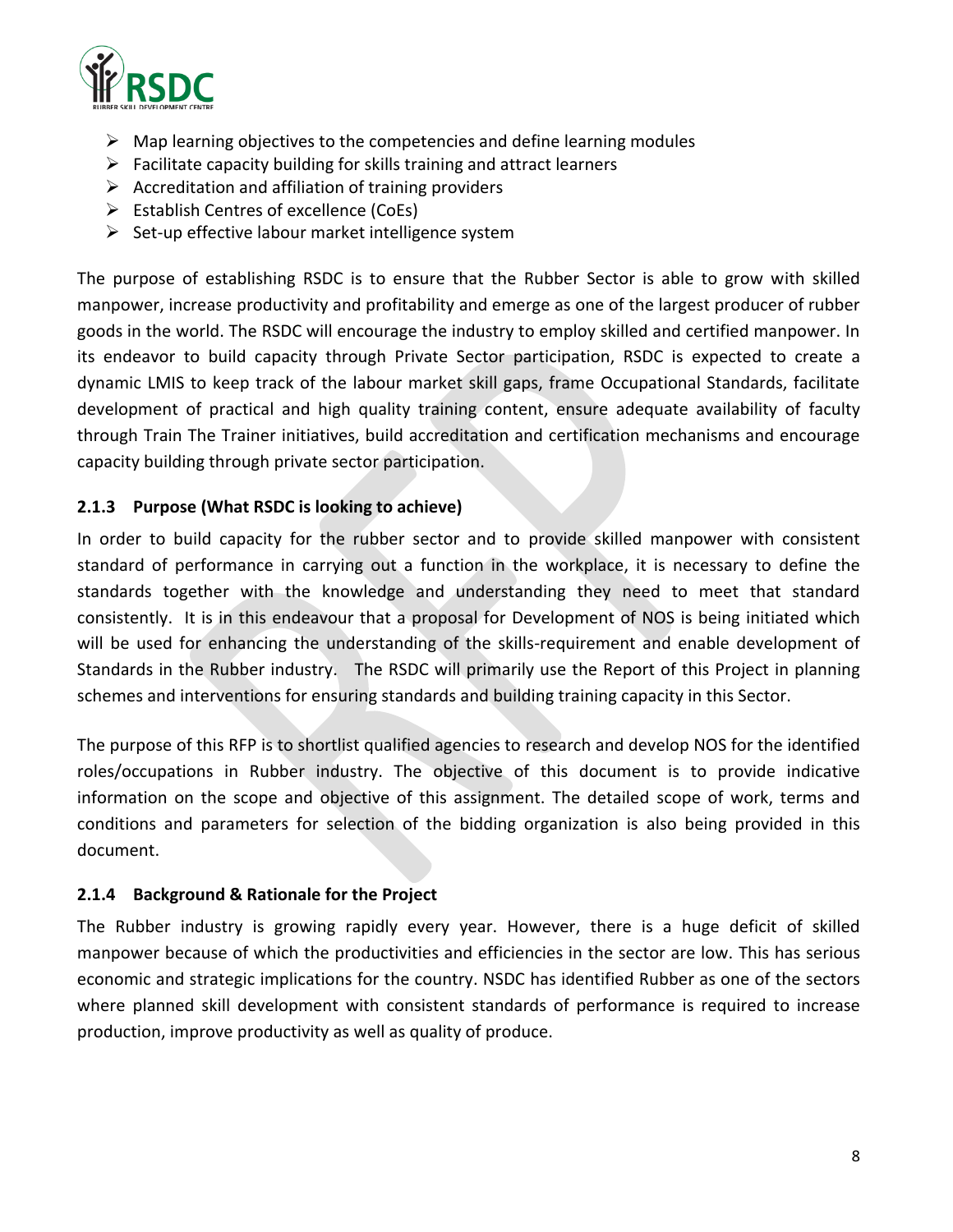

With this context, a proposal is being initiated for development of National Occupational Standards for the identified roles/occupations in the Rubber Industry. Based on the results of this Project RSDC will build strategies to boost the skill levels and professionalism in the Rubber industry by working closely with the private sector, universities and other institutions of learning so as to design programs to ensure that adequate trained and skilled manpower is available to the industry which can give consistent standards of performance.

#### **2.1.5 Current Scenario**

While the information on value chain activities and the generic roles is available, enough information is not available on the competencies and standards of performance required to perform the various roles in the Rubber industry. Hence a thorough and granular assessment of competencies and performance standards required for skilled human resource in Rubber sector is needed to provide a foundation for developing NOS and Training programs. The results of this Project will :

- A. Facilitate planning for skill development in the sector as well as capacity-building in colleges/ITIs, Polytechnics and other government and private vocational training institutions so as to enhance the availability of skilled manpower with defined competencies and standards of performance.
- B. Encourage setting-up of need-based skill-oriented courses and training programs enabling students from any discipline to become eligible for various roles in the Rubber industry.
- C. Develop National Occupational Standards for the identified roles/occupations

#### **2.2 Objectives of the Project**

The Rubber sector is pervasive and services practically all sectors of economy. However for the purpose of this project the following main segments are being considered:

- $\triangleright$  Rubber Consumers : Tyre Segment
- $\triangleright$  Rubber Consumers: Non- Tyre Segment

This RFP is with regard to selection and appointment of a Service Provider/Proposer (referred as Bidder in the rest of the document) for development of NOS for the identified roles/occupations.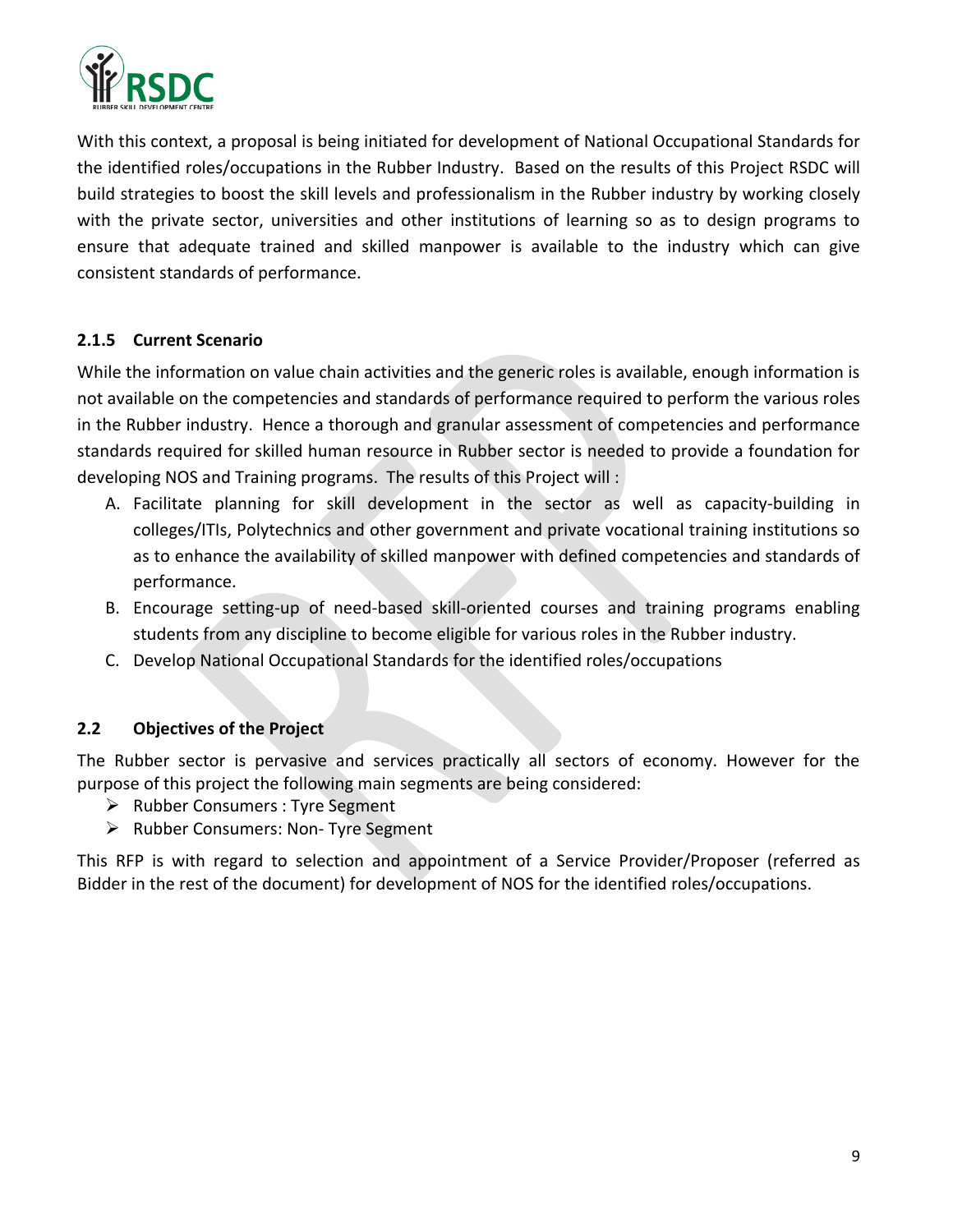

## **3.0 STATEMENT OF WORK**

The scope of this project shall include but not necessarily be limited to the following tasks:

- 1) Assessment of current skill, knowledge/competencies required with standards of performance for identified occupations in the Rubber sector. As per the NSDC mandate: 80% of the workforce needs to be covered by the N.O.S. so developed.
	- a.) 20-25 Job-roles/ occupations listed for the pilot project.
	- b.) 12-15 companies to be visited and interviewed PAN India as per guidelines. *Details for above 2-clauses (a & b) will be shared with the award of contract.*
- 2) Produce Occupational and Functional Maps of Rubber Industry Workforce: Identify and map out critical skills, competencies and standards thereof for consistent performance as per standards laid out in NSDC NOS Protocol attached.
- 3) Development, Validation through key stakeholders and documentation of NOS.
- 4) Produce Final Version of NOS and sustainability plan to maintain the same.

| <b>S. No.</b>  | <b>Activity</b>                                                     | <b>Timeline</b>         |  |
|----------------|---------------------------------------------------------------------|-------------------------|--|
| 1              | Inception report including activity time schedule presented and     | One week                |  |
|                | validated with detailed work plan                                   |                         |  |
| $\overline{2}$ | Interaction with industry and key stake holders to research and     | Two weeks               |  |
|                | analyse the Human Resource structure in the industry sector         |                         |  |
| $\overline{3}$ | Occupational Analysis and Development of Occupational Maps for      | Two weeks               |  |
|                | selected job Skills: As per the NSDC mandate, 80% of the            |                         |  |
|                | workforce needs to be covered by the N.O.S. so developed.           |                         |  |
| 4              | Functional Analysis and Development of Functional Maps for selected | Two Weeks               |  |
|                | Job Roles                                                           |                         |  |
| 5              | Interim Report:                                                     | After 7 weeks           |  |
|                | Occupational Analysis & development of occupational Maps            |                         |  |
|                | Functional Analysis & development of functional maps                |                         |  |
| 6              | Development of NOS                                                  | Two weeks               |  |
| 7              | Validation of first cut of NOS                                      | One week                |  |
| 8              | Validate final draft with key stakeholders                          | One week                |  |
| 9              | Final NOS after study, findings and validation                      | One week                |  |
| 10             | Sustainability plan to maintain the relevancy of the new NOS to be  | 12 weeks from           |  |
|                | submitted alongwith the final NOS                                   | commencement of Project |  |

#### **3.1 Project Deliverables and Timelines**

- Notes: 1. Review Meeting with RSDC will be held within 2 Weeks of Start of the Project and every two weeks in the following weeks/as and when required.
	- 2. Final Report will be validated by the team of experts and stakeholders.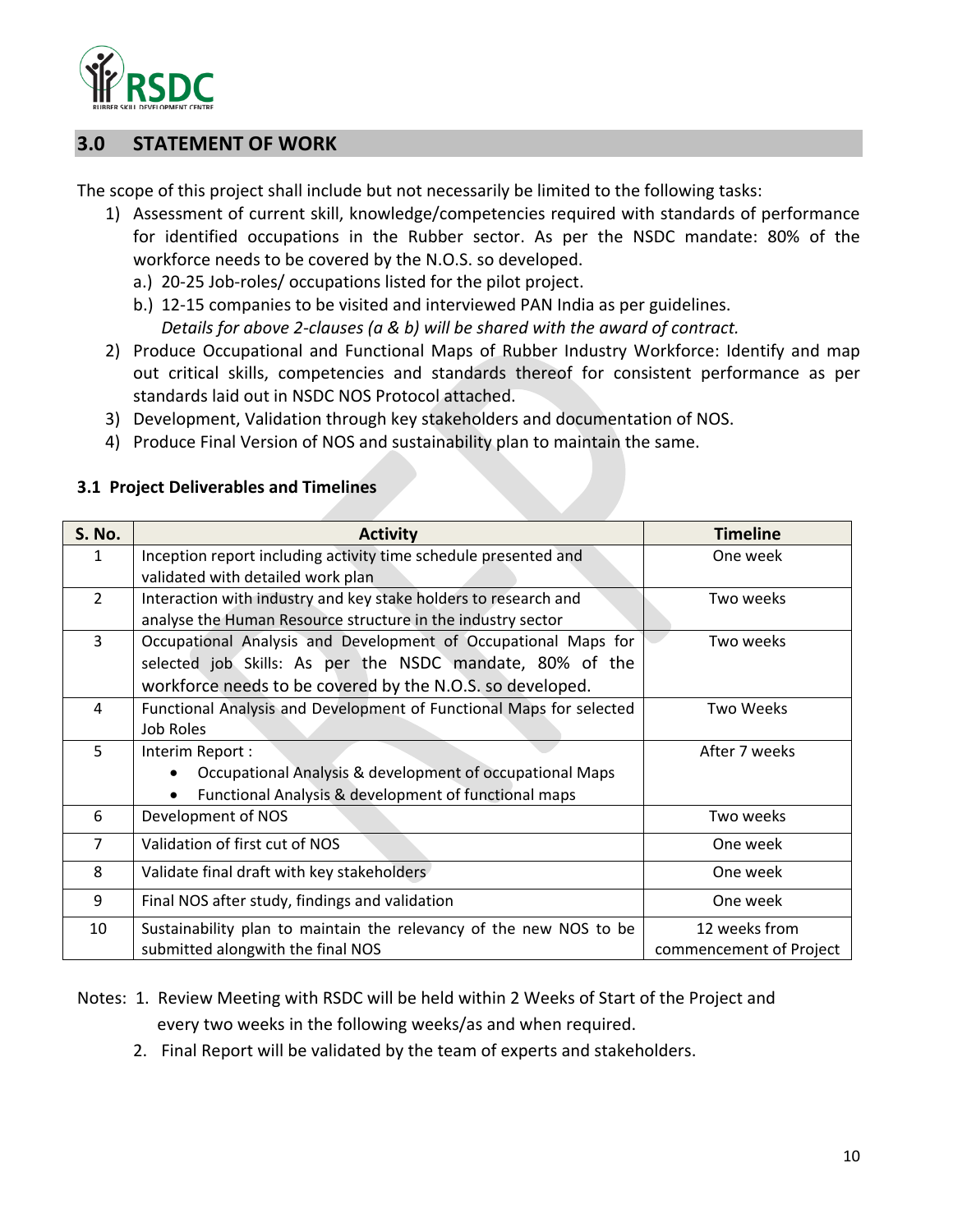

# **4.0 PROJECT METHODOLOGY**

#### **Project Management and Progress Reporting**

The methodologies to be used must follow formal management practice that will ensure that schedules, scope and costs are strictly adhered to and including a methodology to ensure that the RSDC is informed on an ongoing basis regarding project slippage, progress/ performance reporting, change requests, and potential risks and issues, and a record of all industry stakeholders contacted or consulted.

# **5.1 INSTRUCTIONS TO THE BIDDERS**

#### **5.1 Required Qualifications Competencies and Eligibility of the Bidder**

- Permanent Account Number (PAN) of Proposer/each consortium member should be available from Income Tax authorities.
- Any legal entity duly incorporated under law can participate in the bidding process.
- The consultancy firm hired should have demonstrated project management capacity with team members who possess excellent relevant qualifications and experience.
- Understanding and exposure to SSCs in India.
- Ability to communicate effectively to a wide range of audiences, interact and facilitate communication between partners and industry members and understand causal relationships between enablers and results.
- There would be a requirement to work in a participatory mode with selected SSC team to make the project successful. This may require extensive stay and travel within India.
- RSDC reserves the right to carry out the capability assessment of the Proposer and the decision of the RSDC shall be final in this regard. Acceptance certificate towards this clause must be submitted

#### **5.2 Completeness of Response**

- I. Bidders are advised to study all instructions, forms, terms, requirements and other information in the RFP documents carefully. Submission of the bid shall be deemed to have been done after careful study and examination of the RFP document with full understanding of its implications.
- II. The response to this RFP should be full and complete in all respects. Failure to furnish all information required by the RFP documents or submission of a proposal not substantially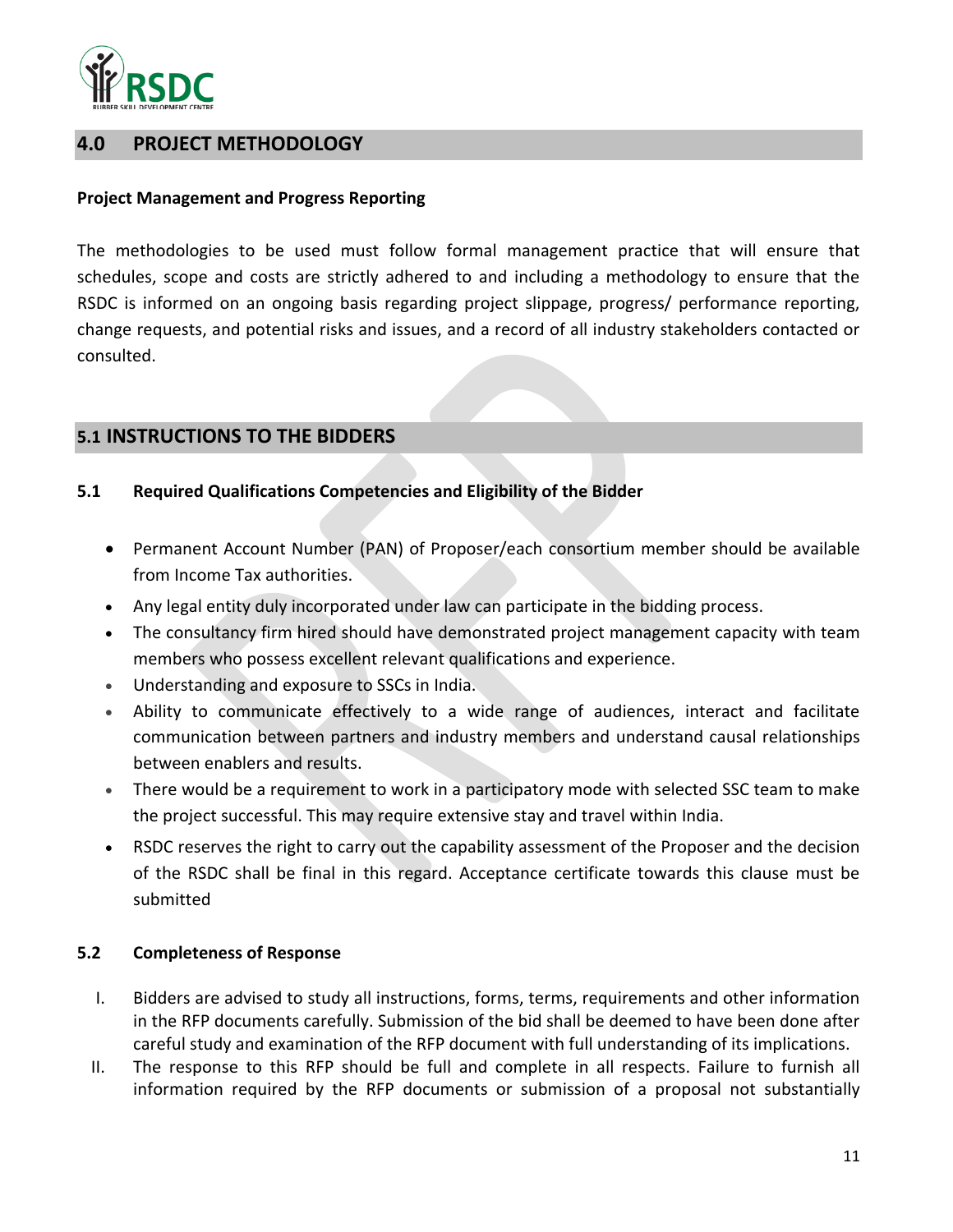

responsive to the RFP documents in every respect will be at the Bidder's risk and may result in rejection of its Proposal.

#### **5.3 Proposal Preparation Costs**

- I. The bidder is responsible for all costs incurred in connection with participation in this process, including, but not limited to, costs incurred in conduct of informative and other diligence activities, participation in meetings/discussions/presentations, preparation of proposal, in providing any additional information required by RSDC to facilitate the evaluation process, and in negotiating a definitive Contract or all such activities related to the bid process. RSDC will in no case be responsible or liable for those costs, regardless of the conduct or outcome of the bidding process.
- II. This RFP does not commit RSDC to award a contract or to engage in negotiations. Further, no reimbursable cost may be incurred in anticipation of award or for preparing this bid.
- III. All materials submitted by the bidder become the property of RSDC and may be returned completely at its sole discretion.

#### **5.4 Signing of Communication to the RSDC**

All the communication to RSDC including the proposal and the bid documents shall be initialed on each page by the authorized representative of the bidder and authority letter/power of attorney should be attached with the bid.

#### **5.5 Bidders' inquiries and RSDC's responses**

- I. All enquiries / clarifications from the bidders related to this RFP, must be directed in writing exclusively to the contact person notified in this RFP document.
- II. The preferred mode of delivering written questions to the aforementioned contact person would be through post or email. Telephone calls will not be accepted. In no event will the RSDC be responsible for ensuring that bidders' inquiries have been received by RSDC.
- III. After distribution of the RFP, the contact person notified by RSDC will begin accepting written questions from the bidders. RSDC will endeavour to provide a full, complete, accurate, and timely response to all questions. However, RSDC makes no representation or warranty as to the completeness or accuracy of any response, nor does RSDC undertake to answer all the queries that have been posed by the bidders. The responses to the queries from all bidders will be distributed to all.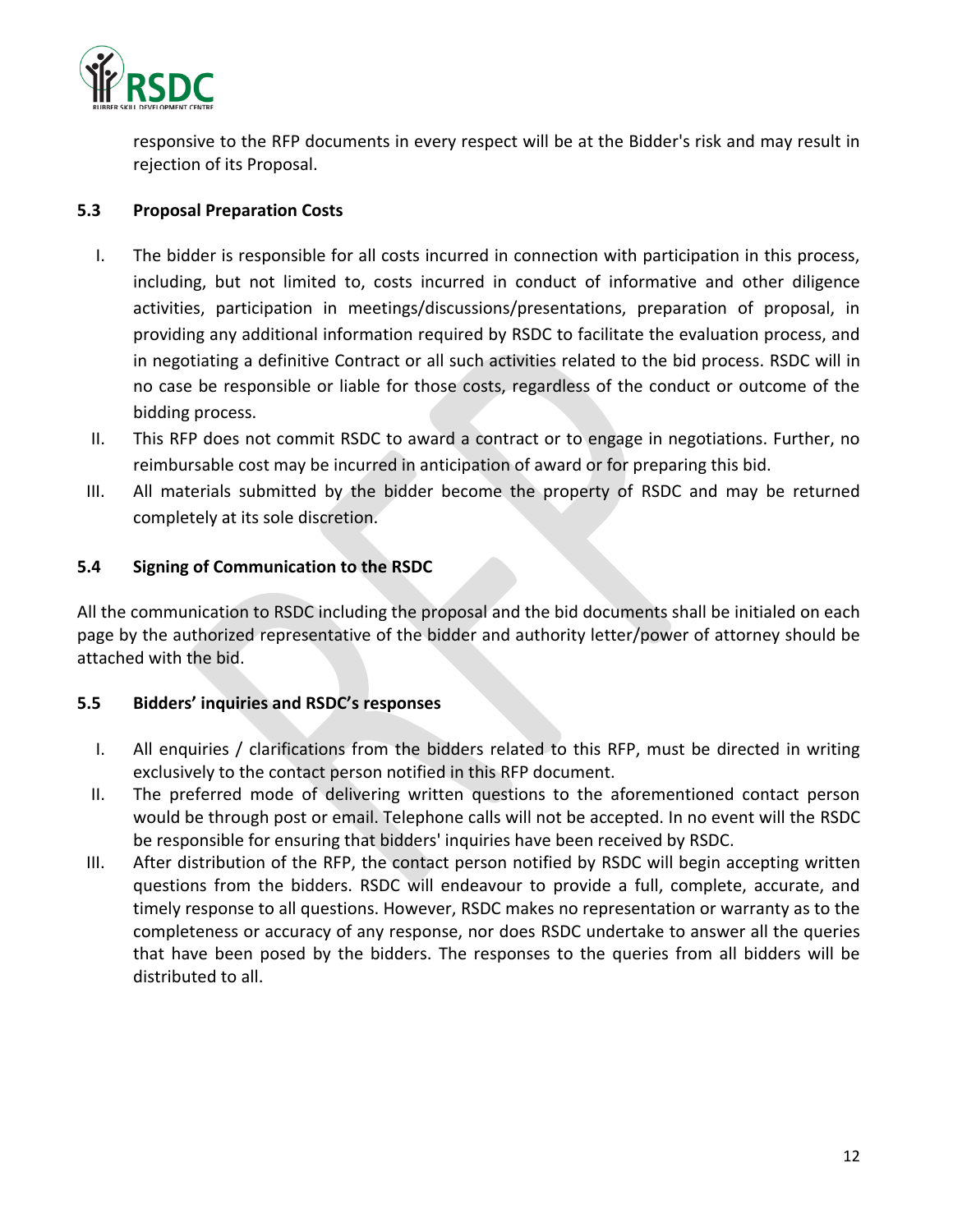

#### **5.6 Submission of Responses to RSDC**

- 1) The bidders should submit their responses as per details given in this document (Ref. Clause 7.2) in 3 printed copies of each duly initialed on each page and on a non-rewritable CD as a single file in PDF format media in a separate sealed envelope.
- 2) The Bid would be in two parts :
	- I. Technical Proposal
	- II. Financial Bid
- 3) The CD/ DVD must be duly signed using a permanent Pen/Marker and should bear the name of the bidder.
- 4) The original proposal shall be prepared/ printed in indelible ink. It shall contain no interlineation or overwriting, except as necessary to correct errors made by the bidder itself.
- 5) Any such corrections must be initialled by the person (or persons) who sign(s) the proposals.
- 6) All pages of the proposal must be sequentially numbered and shall be initialled by the Authorized Representative of the bidder.
- 7) The technical part of the Proposal should not contain any pricing information whatsoever on the services offered. Pricing information shall be separated and only contained in the Financial Bid.
- 8) All references to descriptive material and brochures should be included in the appropriate response paragraph, though material/documents themselves may be provided as annexure to the Proposal/response.
- 9) Information which the Bidder considers proprietary, if any, should be clearly marked "proprietary" next to the relevant part of the text and it will then be treated as such accordingly.

#### **5.7 Proposal submission Format**

The entire proposal shall be strictly as per the format specified in this RFP and any deviation from the formats shall be rejected.

#### **5.8 Venue and Deadline for submission**

- I. Proposals must be received at the address specified below by 1730 hours on  $6^{rd}$  September, 2012 by the authorized representative mentioned in the document.
- II. Any proposal received by the RSDC after the above deadline shall be rejected and returned unopened to the Bidder.
- III. The bids submitted by telex/telegram/ fax/e-mail etc. shall not be considered. No correspondence will be entertained on this matter.
- IV. RSDC shall not be responsible for any postal delay or non-receipt/ non-delivery of the documents. No further correspondence on the subject will be entertained.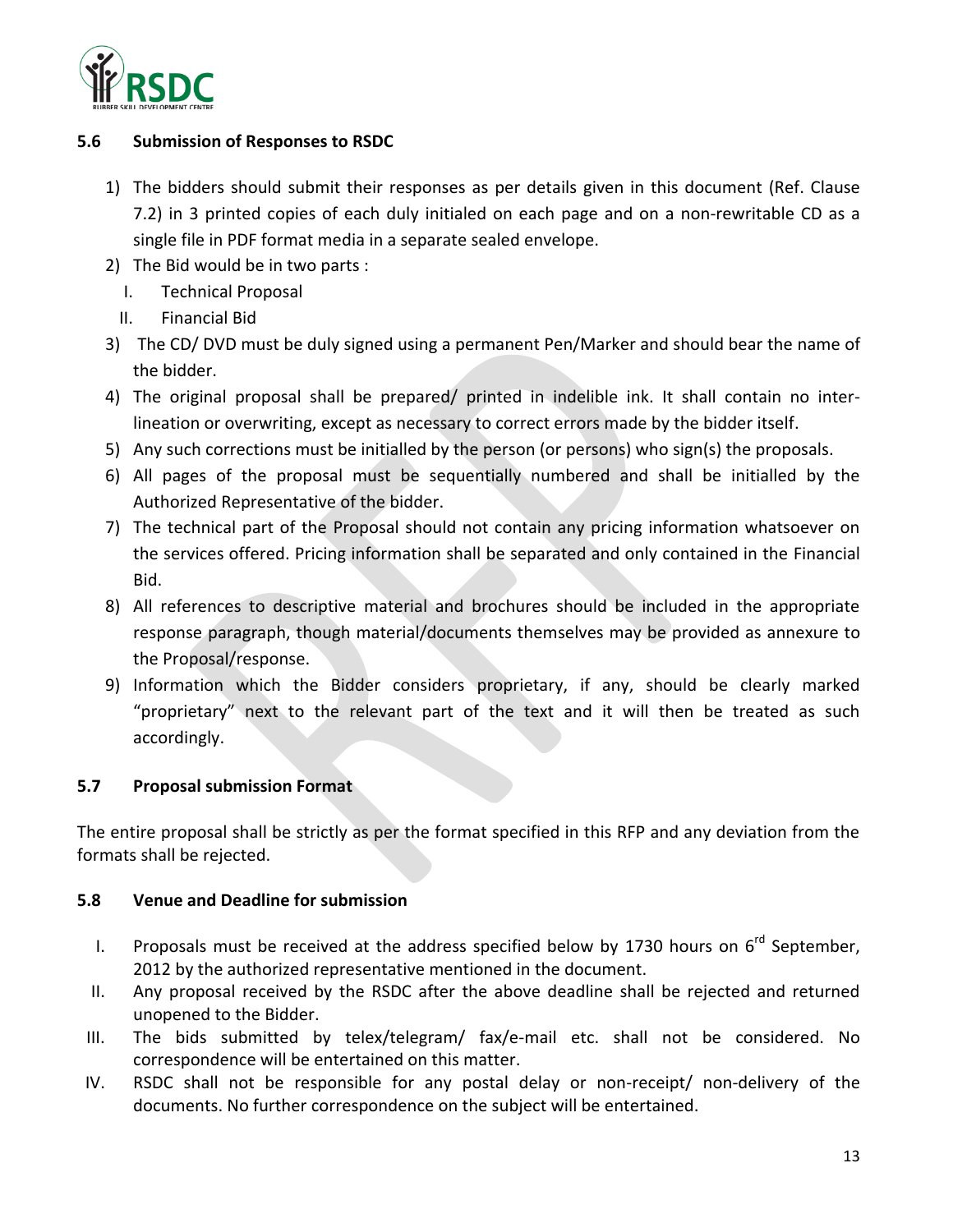

V. RSDC reserves the right to modify and amend any of the above-stipulated condition/criterion depending upon project priorities vis-à-vis urgent commitments.

# **6.0 RIGHTS OF RSDC**

#### **6.1 Amendment of RSDC Document**

- I. At any time prior to the last date for receipt of bids, RSDC may, for any reason, whether at its own initiative or in response to a clarification requested by a prospective Bidder, modify the RFP Document by an amendment.
- II. The amendment will be intimated to all proposers who confirm their intention to participate, by email.
- III. In order to afford prospective Bidders reasonable time in which to take the amendment into account in preparing their bids, RSDC may, at its discretion, extend the last date for the receipt of Bids.
- IV. The bidders are allowed to resubmit their bid- if required, after such amendments.

#### **6.2 Supplemental information to the RFP**

If RSDC deems it appropriate to revise any part of this RFP or to issue additional data to clarify an interpretation of provisions of this RFP, it may issue supplements to this RFP. Any such corrigendum shall be deemed to be incorporated by this reference into this RFP.

#### **6.3 RSDC's right to modify submission deadline**

RSDC may, in exceptional circumstances and at its discretion, extend the deadline for submission of proposals by issuing a corrigendum through email to all confirmed proposers, in which case all rights and obligations of the project and the bidders previously subject to the original deadline will thereafter be subject to the deadline as extended.

#### **6.4 RSDC's right to terminate the process**

- I. RSDC may terminate the RFP process at any time and without assigning any reason. RSDC makes no commitments, express or implied, that this process will result in a business transaction with anyone.
- II. This RFP does not constitute an offer by RSDC. The bidder's participation in this process may result in RSDC short listing the bidder and awarding the contract.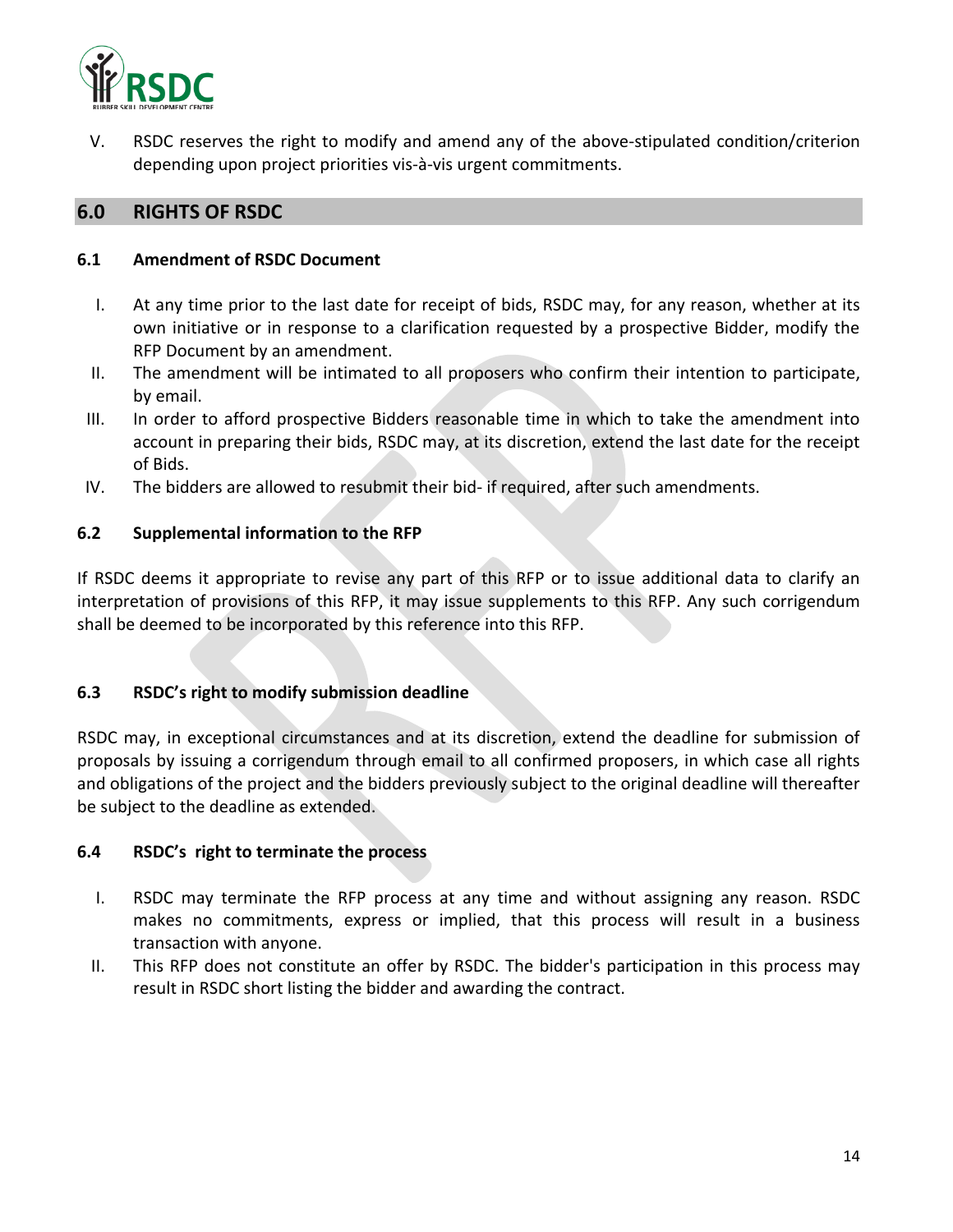

#### **6.5 RSDC Rights to accept / Reject any or all Proposals**

RSDC reserves the right to accept or reject any proposal, and to annul the short listing process and reject all responses at any time without thereby incurring any liability to the affected Bidder or Bidders or any obligation to inform the affected bidder or bidders of the grounds for RSDC's action

#### **6.6 Shortlisting Criteria**

1) RSDC will shortlist bidding organisations that meet the short listing criteria mentioned in the RFP - Ref. Clause 5.1.

2) Any attempt by a Bidder to influence its bid evaluation process may result in the rejection of the Bidder's Bid.

# **7.0 GENERAL INSTRUCTIONS FOR PROPOSAL SUBMISSION**

#### **7.1 Preparation of Proposals**

#### **7.1.1 Mandatory Proposal Requirements**

All proposals submitted must meet the following mandatory requirements in order to be considered and suitable for further evaluation

- I. Completed **Form II** detailing Proposer's Profile (Ref. Annexure)
- II. Permanent Account Number (PAN) of Proposer/each consortium member should be available from Income Tax authorities
- III. The bidder's legal name and any other name under which it carries on business as well as its business number, and whether the bidder is an individual or incorporated entity
- IV. The bidder's contact information including address, telephone and fax numbers, and email address
- V. Use of a sub-contractor is acceptable however sub-contractors should be clearly identified in the proposal. In the event of a joint submission by two vendors having no formal corporate linkage, the proposal should clearly state that one of the vendors would take overall responsibility for successful contract performance.

#### **7.2 Proposal Content Guidelines**

In order to facilitate the evaluation by the RSDC evaluation committee and to ensure each proposal receives full consideration, proposals should be accompanied by the documents as listed below. The proposals may be organized in a format at the discretion of the Proposer:

1. Proposal Submission Letter along with the following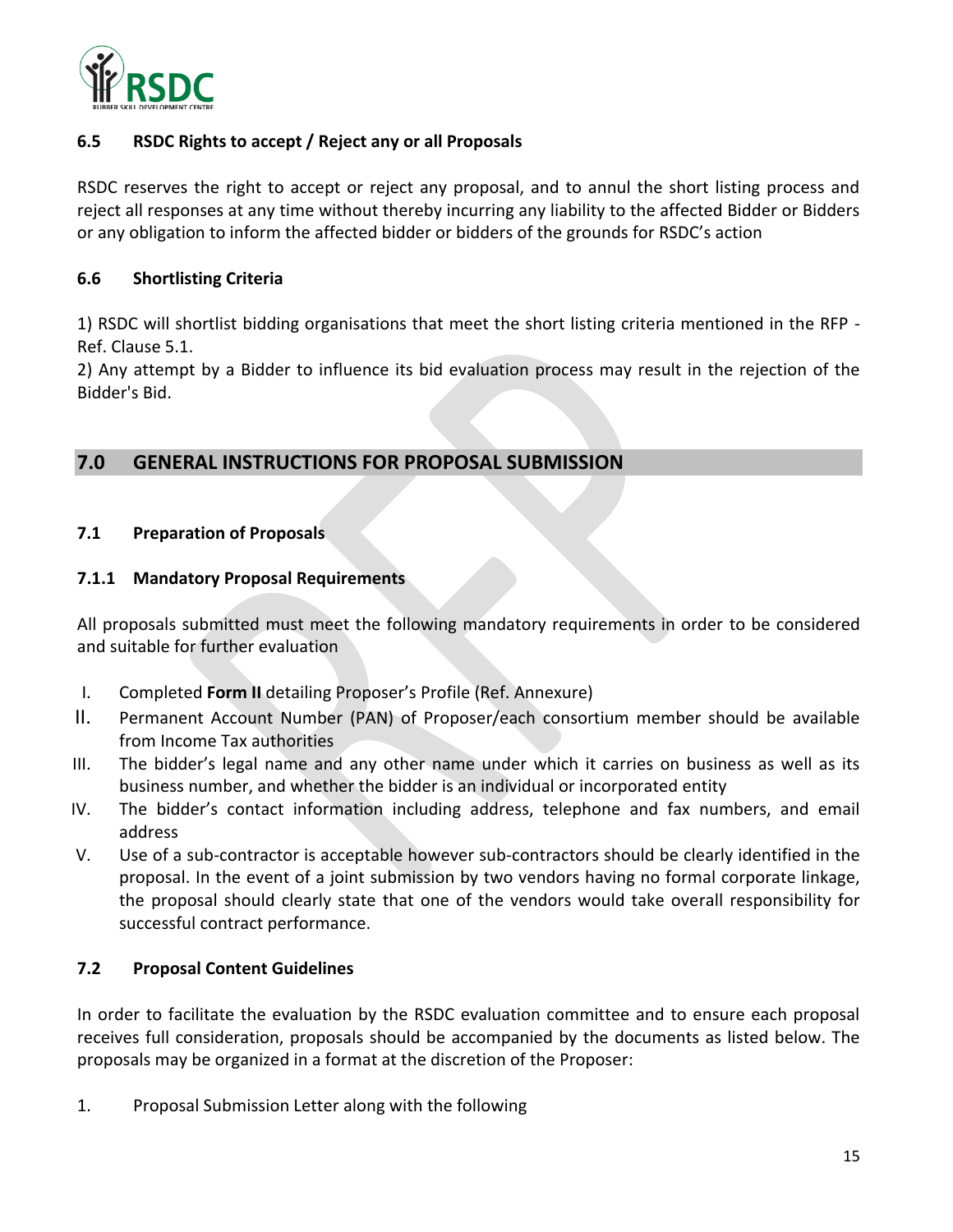

- I. Table of Contents
- II. Executive Summary
- III. Vendor Profile Use **Form II**
- IV. The Proposer needs to follow the terms and conditions envisaged in the RFP and should submit an undertaking to the said effect as per the format in **FORM I**.
- V. Proposals, to be considered responsive, must also contain the following certification: "We certify that all statements made with regard to the education and the experience of individuals proposed for completing the subject work are accurate and factual, and we are aware that the RSDC reserves the right to verify any information provided in this regard and that untrue statements may result in the proposal being declared non-responsive or in other action which the RSDC may consider appropriate."
- 2. Technical Proposal which includes
	- I. Approach Paper with details on methodology (ref. Clause 7.3)
	- II. Tasks with timelines (ref. clause 3.1)
- III. Deliverables of Interim Report
- IV. Deliverables of Final Report
- V. Activity wise man-hours proposed

The Proposer's proposal should effectively communicate their solution in their Approach Paper and be presented in the specified formats for RSDC to assess alternatives.

#### 3. **Financial Bid**

.

The Schedule of Prices should be presented and mentioned as per **FORM III. Ref. Clause 7.4 for details for preparing Financial Bid.**

#### **7.3 Proposed methodology**

#### **Proposed Methodology**

This section should demonstrate the Bidder's responsiveness to the specification by identifying the specific components proposed and addressing the requirements, to meet or exceed the specifications.

The description below briefly describes the proposed methodology. The selected vendor may suggest changes/ additions/ modification for more effective achievement of the objective by:

**A**. Referring to the research studies which have already been conducted so as to have an overall understanding of the Human Resource structure in the industry segments.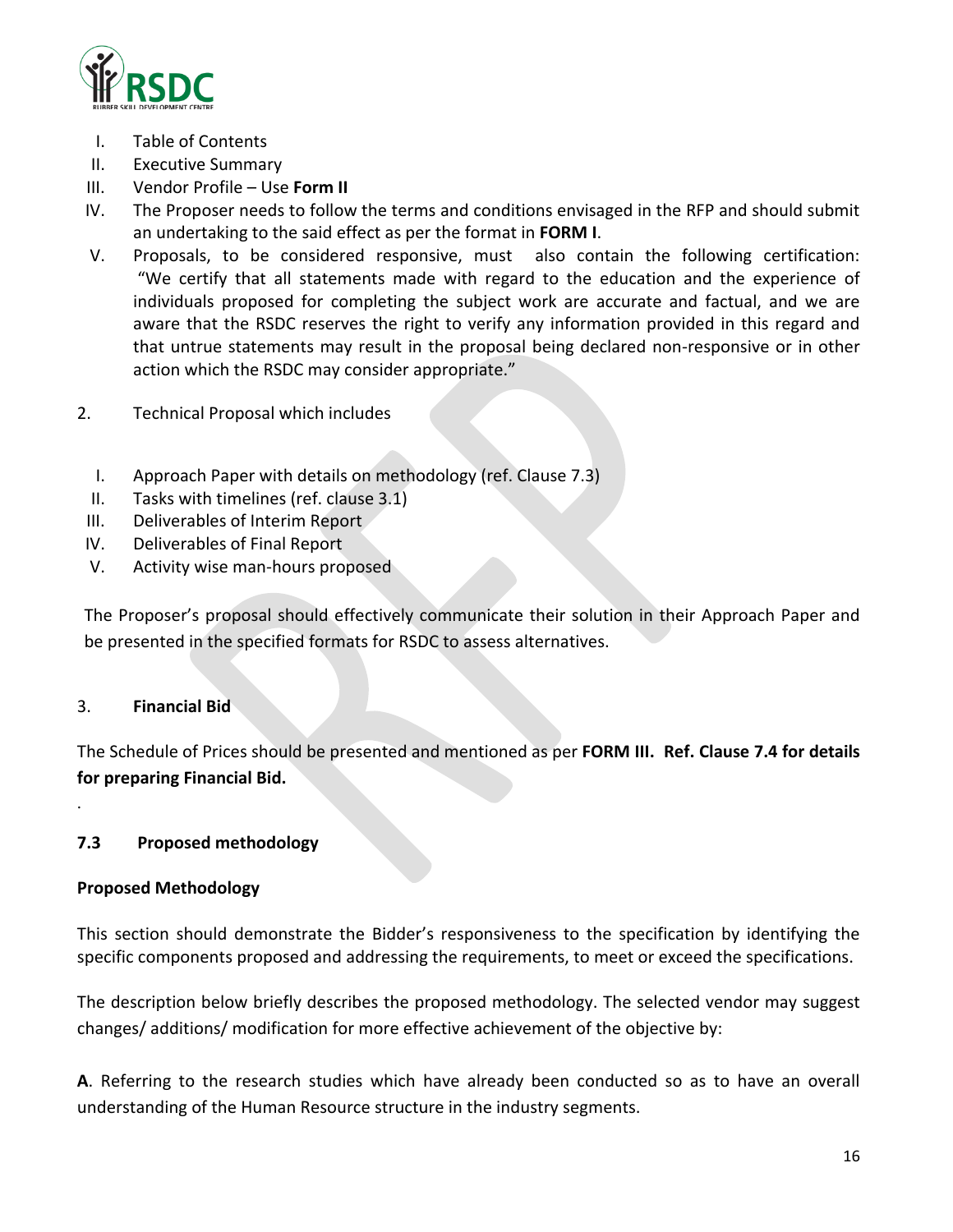

**B**. Sampling of companies representing the identified industry verticals based on pre-defined criteria.

**C.** Discussions with Industry stakeholders and referring to HR records/job descriptions to carry out Occupational Analysis and develop Occupational Maps.

**E.**Carry out functional analysis to identify all purposeful activities required to perform the function.

**F.** Identification of existing NOS, if any available, and refer to the same for carrying out functional mapping and developing NOS for the rubber sector.

**G.** Development of NOS with the following characteristics:

- i. Clear, concise and readable, in unambiguous language
- ii. Flexible to accommodate changes in future
- iii. Self sufficient with minimum cross references

**H.** Benchmarking NOS of similar roles in other countries

**I.** Matching the NOS required as per current skills and projected Skills and incorporating potential education and training need in the future to fill in the gap.

J. The Format of NOS and Qualification Pack would be exactly as laid down in NSDC NOS Protocol attached.

# **7.4 Financial Bid**

The Bidder shall indicate the prices of services it proposes to supply under the contract.

All costs shall be inclusive of all taxes, duties, charges and levies of State or Central Governments, as applicable, at the date of signing the Agreement and subject to deduction of all statutory deductions applicable, if any. The benefits realized by Bidder due to lower rates of taxes, duties, charges and levies shall be passed on by Bidder to RSDC. In case of upward revision to duties and taxes the Bidder will be responsible to incur the additional cost. The Bidder has to include all costs like Travel, Lodging & Boarding, Local Travel expenses, etc incurred during the implementation and RSDC will not bear any additional costs on these.

Terms of payment indicated in the RFP shall be final and binding on the Bidder and no alternate terms and conditions proposed in the Proposal shall be considered. The Bidder must also furnish separately in the financial bid the recurring / revenue expenditure, if any.

# **7.5 Language of the proposal**

The Proposals prepared by the Bidder and all correspondence and documents relating to the Proposal exchanged by the Bidder shall be written in the English.

# **7.6 Proposal currencies**

All prices shall be quoted in Indian Rupees (INR).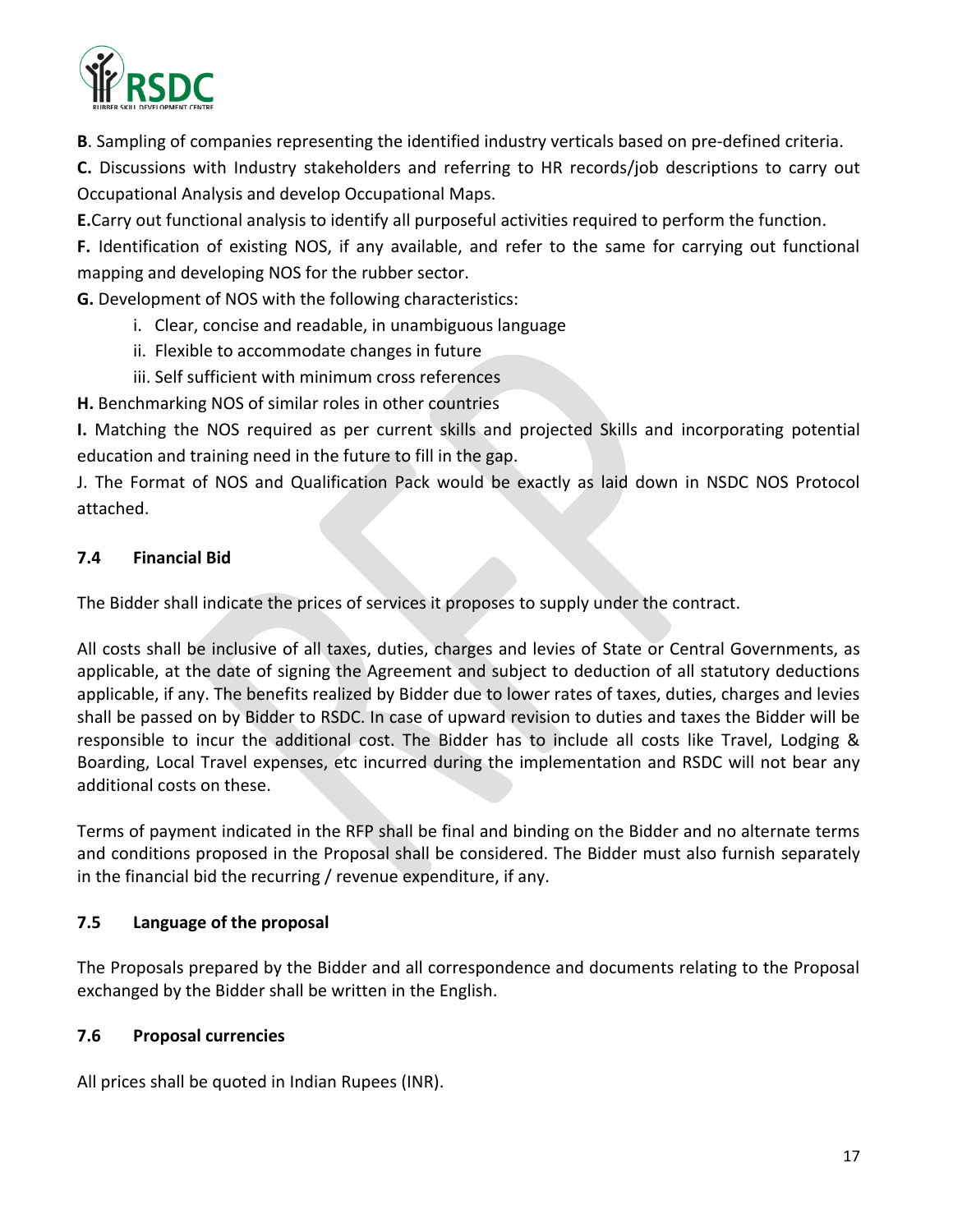

#### **7.7 Period of validity of proposals**

Proposals shall remain valid for **One Hundred and Twenty (120) days** after the date of Proposal submission prescribed by the RSDC, pursuant to the deadline clause. A Proposal valid for a shorter period may be rejected by the RSDC on the grounds that it is non-responsive. In exceptional circumstances, RSDC may solicit the Bidder's consent to an extension of the period of validity. The request and the responses thereto shall be made in writing. A Bidder granting the request will not be required nor permitted to modify its Proposal.

#### **7.8 Format, signing and submission of proposals**

The Bidder shall prepare the proposal as defined in the Clause 7.2 above. Each page of proposal must be initialled by the person authorized to sign the document and the proposal must be submitted strictly as per the timeline defined in clause1.3 and 7.10.

#### **7.9 Sealing and marking of proposals**

The Bidder shall seal the Proposal in one outer and two inner envelopes, as detailed below.

(a) The outer envelope shall be addressed to  $-$ 

**Rubber Skills Development Centre PHD House, 4th Floor, Siri Fort Institutional Area, Opposite Asian Games Village New Delhi 110016** Tel: +91 11 41009347, 41009348

#### **Marked Clearly**

# **Proposal – "Development of National Occupational Standards (NOS) – Pilot Project for selected Job Roles". - Ref. No.**

- (a) Both inner envelopes shall indicate the name and address of the Bidder.
- (b) The first inner envelope shall contain the technical information with 2 hard copies duly marked "Original" and "Copy" and one soft copy (Ref. Clause 5.7 for details)
- (c) The second inner envelope shall include 2 copies of the Financial Bid duly marked "Original" and "Copy".
- (d) The hardcopies of the Technical proposal and Financial Bid should be in separate sealed envelopes, clearly marked as "Response to RFP for Development of NOS – Pilot Project for selected Job Role" (Technical proposal or Financial Bid – as the case maybe) : Ref. No……" from << Bidder Name and address>>" in an inner envelope.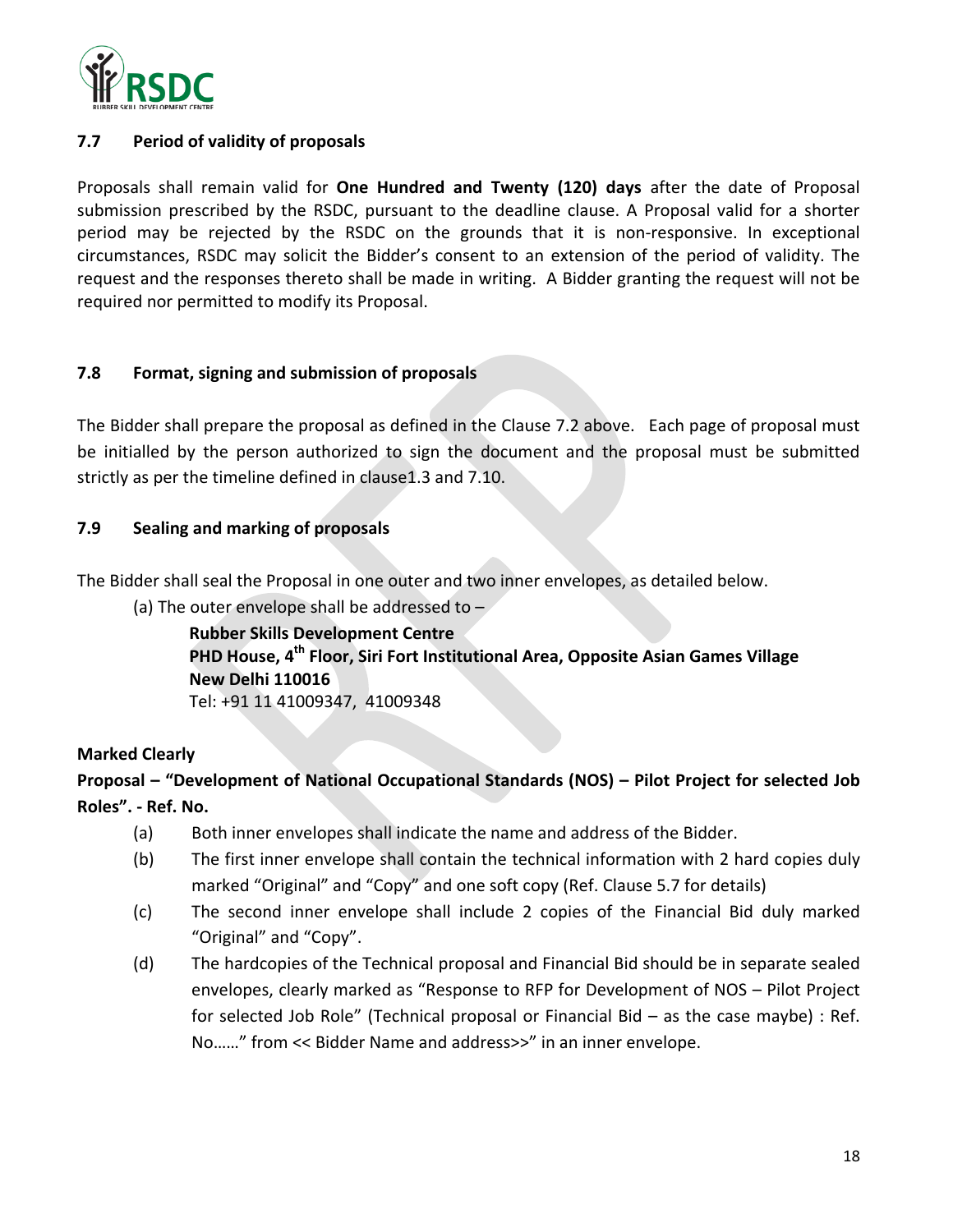

- (e) The inner envelopes of the proposal shall be sealed in an outer envelope marked "Proposal –Development of National Occupational Standards (NOS)– Pilot Project for selected Job Roles" for RSDC
- (f) The outer envelope shall indicate the name and address of the bidder to enable the proposal to be returned unopened in case it is declared "late." Both inner and outer envelopes shall be addressed to RSDC at the address specified in this section.

#### **7.10 Deadline for submission of proposals**

Proposals must be received by the RSDC at the address specified **no later than 6 th September, 1730 hrs,**India Time. RSDC may, at its own discretion extend this deadline for the submission of Proposals by amending the solicitation documents in accordance with clause Amendments of Solicitation Documents, in which case all rights and obligations of the RSDC and Bidders previously subject to the deadline will thereafter be subject to the deadline as extended.

#### **7.11 Late Proposals**

Any Proposal received by RSDC after the deadline for submission of proposals, pursuant to clause Deadline for the submission of proposals, will be rejected.

#### **7.12 Modification and withdrawal of Proposals**

The Bidder may withdraw its Proposal after the Proposal's submission, provided that written notice of the withdrawal is received by the RSDC prior to the deadline prescribed for submission of Proposals.

The Bidder's withdrawal notice shall be prepared, sealed, marked, and dispatched in accordance with the provisions of clause Deadline for Submission of Proposals. The withdrawal notice may also be sent by mail but followed by a signed confirmation copy.

No Proposal may be modified subsequent to the deadline for submission of proposals.

No Proposal may be withdrawn in the Interval between the deadline for submission of proposals and the expiration of the period of proposal validity specified by the Bidder on the Proposal Submission Form.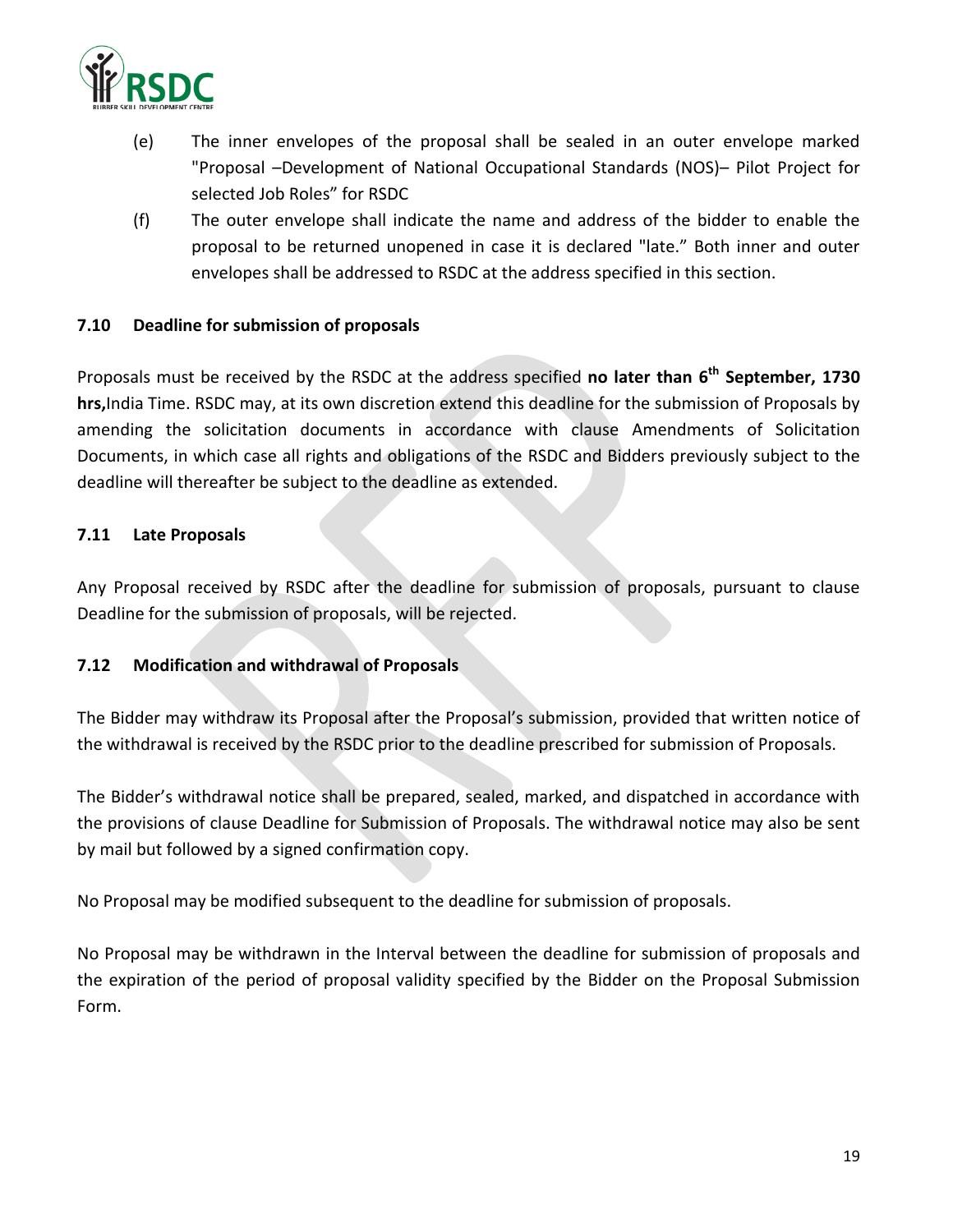

#### **7.13 Payment Terms and Conditions**

- 1. The contract(s) signed with the successful consultant(s) will be a fixed price contract. Any travel by consultants must be included within this contract limit and not separated out for budgeting or invoicing.
- 2. In consideration of the contractor satisfactorily completing all of its obligations under this contract, the contractor shall be paid a firm price based on deliverables. No increase in the total price would be considered unless it is resulting from any design changes, modifications or interpretations of the specifications at the behest of written request by Authorised Person of RSDC.
- 3. Payments shall be made within 15 days by RSDC after submission of the invoice or claim by the Service Provider and upon verification and certification by the concerned official. RSDC representative or its nominated committee shall certify corresponding milestones agreed and achieved.
- 4. Payments shall be made in Indian Rupees/ INR.
- 5. Amount payable to the Service Provider as stated in the Contract shall remain non-negotiable and fixed during the tenure of the Contract.
- 6. It is proposed to enter into a deliverables based payment with the Bidding Agency selected to conduct this exercise details of which are as under:

| 30% |
|-----|
| 30% |
| 30% |
|     |

# **8.0 PROPOSAL OPENING AND EVALUATION**

RSDC has constituted a Proposal Evaluation Committee (comprising of N.O.S Sub-Committee and RSDC officials) to open and evaluate the responses of the bidders to the RFP.

#### **8.1 Presentation by Bidders & Opening of the Bid**

Each bidder could be required to make a presentation to the Proposal Evaluation Committee (as per the Evaluation criteria listed in 8.4)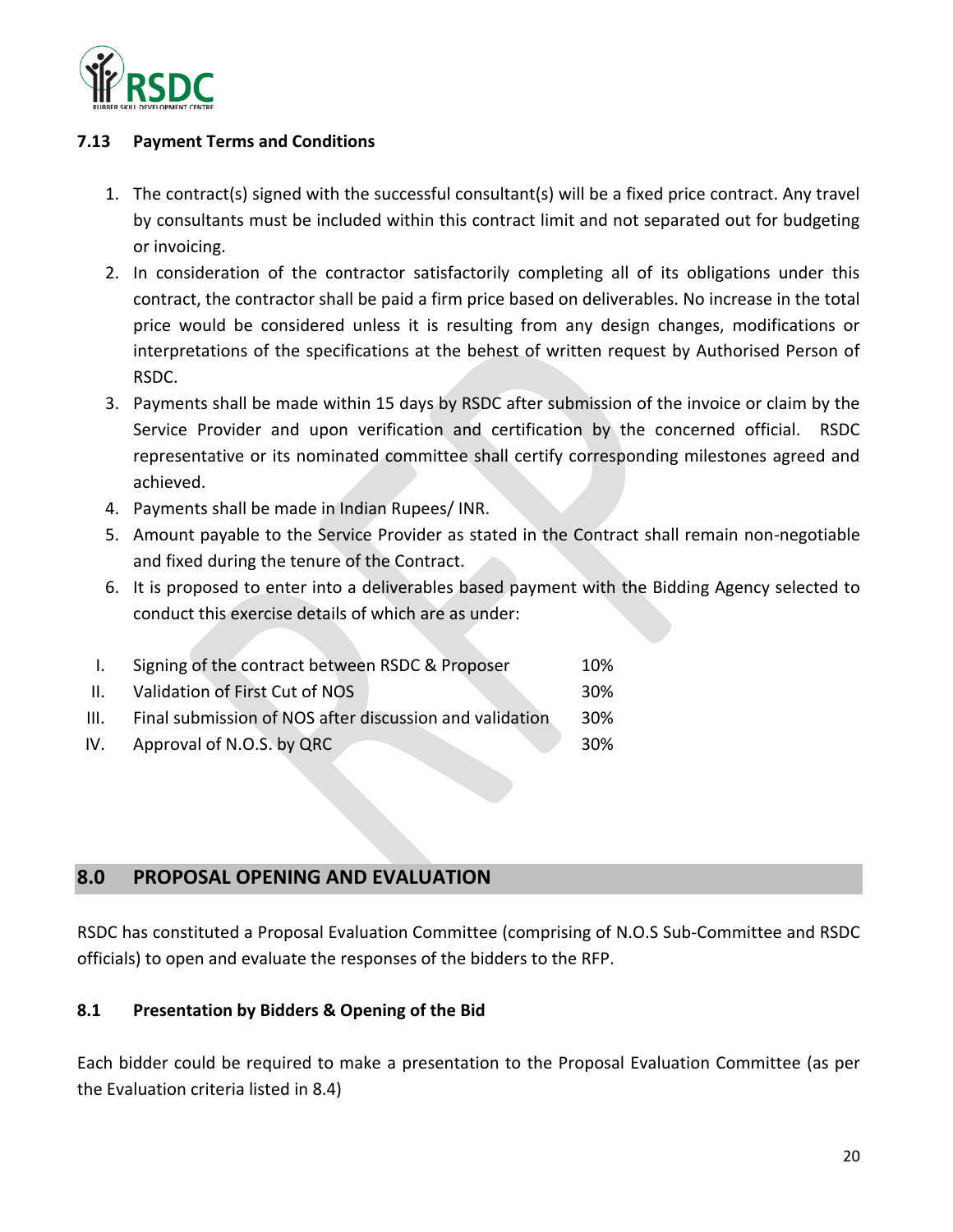

#### **8.2 Evaluation Process**

- 1. The Proposal Evaluation Committee constituted by the RSDC shall evaluate the responses to the RFP and all supporting documents / documentary evidence. Inability to submit requisite supporting documents / documentary evidence shall be rejected.
- 2. The decision of the Proposal Evaluation Committee in the evaluation of responses to the Expression of Interest shall be final. No correspondence will be entertained outside the process of negotiation/ discussion with the Committee.
- 3. Each of the bidders need to comply with the short listing / pre-qualification criteria as defined in the RFP to qualify for subsequent submission of proposal to the RFP for selection of the Bidding Agency.
- 4. Each of the responses shall be evaluated to validate compliance of the bidders according to the following criteria as per format and supporting documents mentioned against each clause.

#### **8.3 Clarification of proposals**

- To assist in the examination, evaluation and comparison of Proposals, RSDC may at its discretion, ask the Bidder for clarification of its Proposal.
- RSDC will examine the Proposals to determine whether they are complete, whether any computational errors have been made, whether the documents have been properly signed, and whether the Proposals are generally in order.
- Arithmetical errors will be rectified on the following basis: If there is a discrepancy between the unit price and the total price that is obtained by multiplying the unit price and quantity, the unit price shall prevail and the total price shall be corrected. If the Bidder does not accept the correction of errors, its Proposal will be rejected.
- Prior to the detailed evaluation, RSDC will determine the substantial responsiveness of each Proposal to the Request for Proposals (RFP). For purposes of these Clauses, a substantially responsive Proposal is one which conforms to all the terms and conditions of the RFP without material deviations. RSDC's determination of a Proposal's responsiveness is based on the contents of the Proposal itself without recourse to extrinsic evidence.
- A Proposal determined as not substantially responsive will be rejected by RSDC and may not subsequently be made responsive by the Bidder by correction of the non-conformity.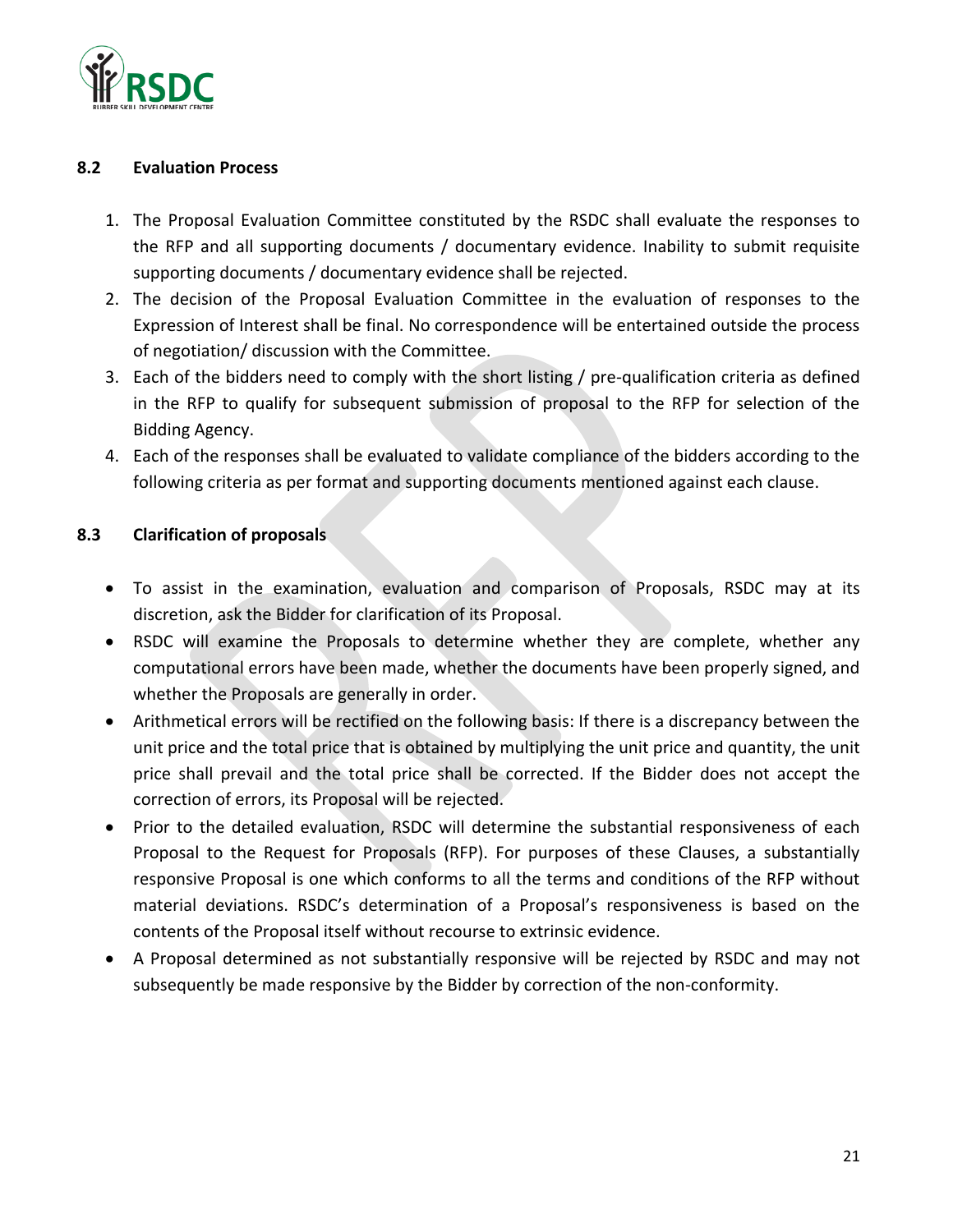

#### **8.4 Evaluation and comparison of proposals**

#### **Evaluation of Bid**

- A two-stage procedure will be utilised in evaluating the bids, with evaluation of the Technical proposal being completed prior to any commercial bid being opened and compared. The commercial bid of the Proposers will be opened only for submissions that passed the minimum technical score of 70% of the obtainable score of 100 points in the evaluation of the technical proposal. The Technical proposal will evaluated on the basis of its meeting the Evaluation parameters in the Table given below in **"Evaluation Criteria for Technical Proposal"**
- In the Second Stage, the commercial bid of all contractors, who have attained 70 % of the Technical Proposal evaluation criteria will be opened and compared.
- The contract will be awarded to the Proposer who scores highest marks aggregated for technical and financial bid (70% weightage to Technical proposal and 30% to financial bid).

| S. No. | <b>Evaluation Criteria</b>              | <b>Definition</b>                                                                                                                                                                                                                                                                                                                  | Point        |
|--------|-----------------------------------------|------------------------------------------------------------------------------------------------------------------------------------------------------------------------------------------------------------------------------------------------------------------------------------------------------------------------------------|--------------|
|        |                                         |                                                                                                                                                                                                                                                                                                                                    | <b>Score</b> |
| 1.     | <b>Capability and Technical ability</b> | Understanding of the<br>project<br>and<br>knowledge of issues relating to the<br>creation of National<br>Occupational<br>Standards and ability to meet the project<br>objectives.                                                                                                                                                  | 20           |
| 2.     | <b>Regional/Field Presence</b>          | Span of spread of Operations, of the<br>Organisation across States/Regions                                                                                                                                                                                                                                                         | 10           |
| 3.     | <b>Methodology of Execution</b>         | Description of the project management<br>methodology work plan describing<br>processes, key activities, approach to the<br>research, consultation, and development<br>process, detailed work breakdown<br>structure, understanding of<br>major<br>deliverables and control systems to be<br>used to efficiently manage the project | 25           |
| 4      | <b>Timelines for Execution</b>          | Capacity to achieve milestones and<br>complete the project<br>timelines<br>as<br>defined in the RFP                                                                                                                                                                                                                                | 10           |

#### **Evaluation Criteria for the Technical Proposal :**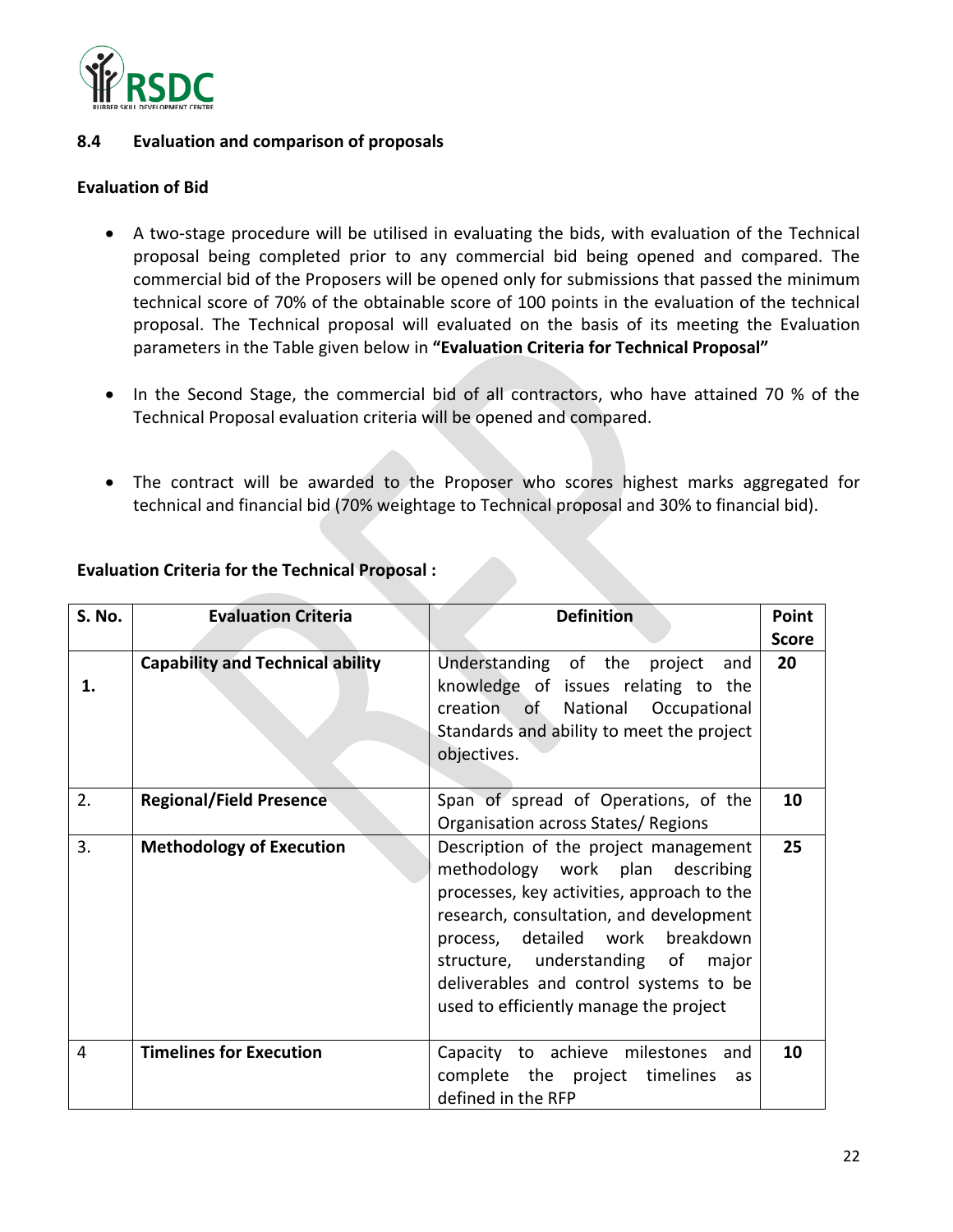

| 5. | Prior Experience of having Worked<br>in the Rubber Sector                                                  | Preference to be given for Rubber sector<br>work                                                                                                 | 10 |
|----|------------------------------------------------------------------------------------------------------------|--------------------------------------------------------------------------------------------------------------------------------------------------|----|
| 6. | Experience on work related<br>to<br>N.O.S. for any SSC                                                     | Prior experience of developing N.O. S. for<br>any Sector Skill Council                                                                           | 10 |
| 7. | Profile of the Consultants/ Senior<br>people managing the project at the<br><b>Regional or Zonal level</b> | Minimum 5 senior level person including<br>the Head of Department (of which<br>minimum one person should have the<br>rubber industry experience) | 15 |
|    | <b>TOTAL POINTS</b>                                                                                        |                                                                                                                                                  |    |

The contract will be awarded to the Contractor based on the assessment of the Proposal Evaluation Committee of the RSDC The decisions of the Evaluation Committee in the evaluation of proposals shall be final. No correspondence will be entertained outside the process of negotiation / discussion with the Committee.

# **9.0 AWARD OF CONTRACT**

#### **9.1 Criteria for award of contract**

The RSDC reserves the right to accept or reject any Proposal, and to annul the solicitation process and reject all Proposals at any time prior to award of contract, without thereby incurring any liability to the affected Bidder or any obligation to inform the affected Bidder(s) of the grounds for the RSDC's action Prior to expiration of the period of proposal validity, the RSDC will award the contract to the qualified Bidder whose Proposal after being evaluated is considered to be the most responsive to the needs of the organisation and activity concerned.

#### **9.2 RSDC's right to vary requirements at time of award**

RSDC reserves the right at the time of award of contract to vary the quantity of services and goods specified in the RFP without any change in price or other terms and conditions.

#### **9.3 Service Level Agreements (SLA's)**

The Contract would clearly mention the SLA' for all milestones with defined tasks and timelines.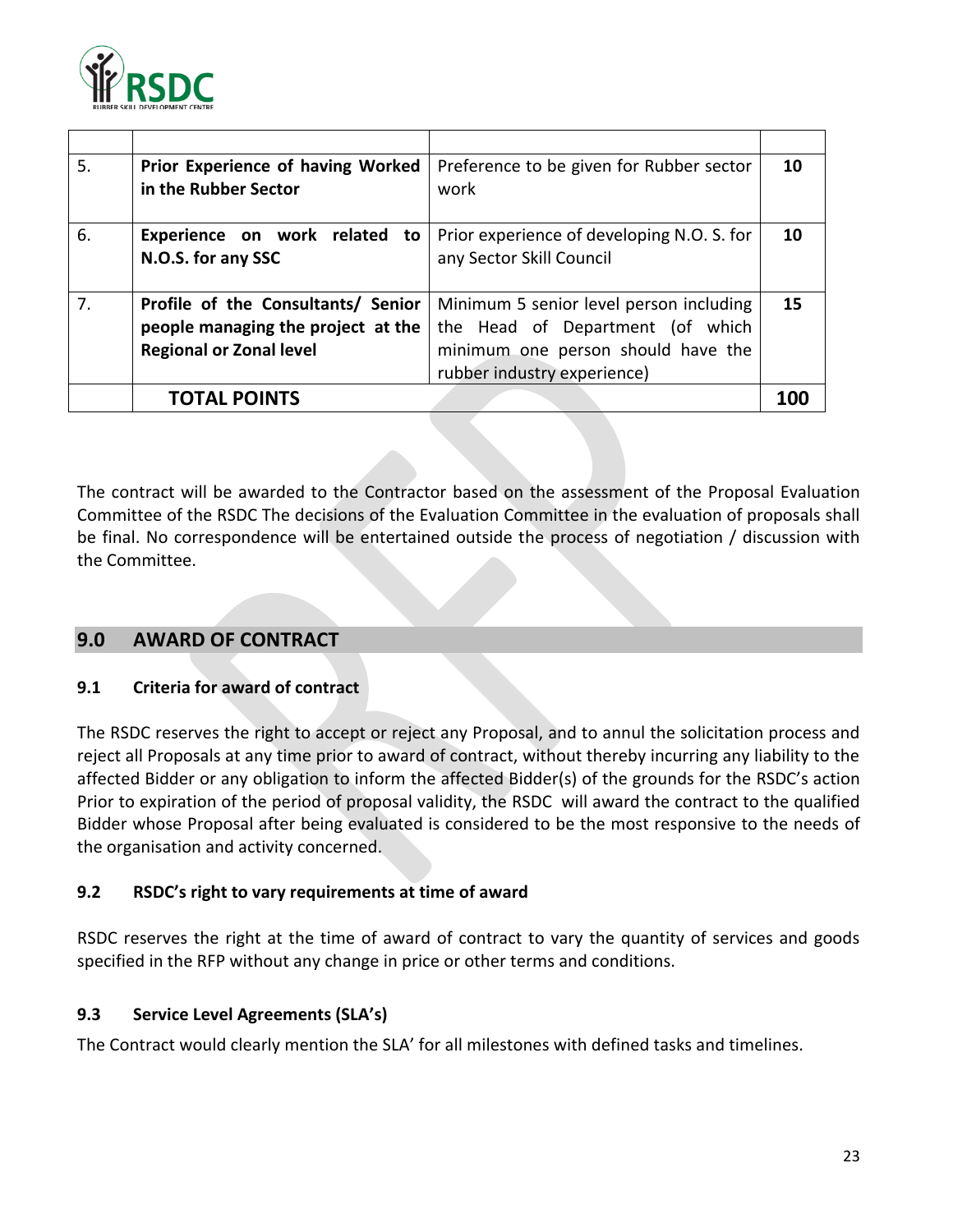

#### **9.3.1 Service Level Default**

The Bidders performance to Service Levels will be assessed as per agreed Service Level Agreements (SLAs). Default will occur if Bidder fails to meet the target service levels, as measured on a monthly basis, for a particular Service Level.

**9.3.2Penalty computation** All delays, failures to adhere to the SLAs will attract a financial penalty. This will be mutually decided by the selected bidder and RSDC while signing the contract

#### **9.4 Signing of the contract**

Within 3 days of receipt of the contract the successful Bidder shall sign and date the contract and return it to the Purchaser.

The RSDC reserves the right to:

- Reject any or all proposals received
- Enter into negotiations with one or more applicant on any aspects of the proposal
- Accept any proposal in whole or in part
- Award or negotiate one or more consultancy agreements
- Verify any or all information provided in the proposal

The selected vendor will be notified in writing by RSDC. As noted earlier in this document, this date is subject to change at the sole discretion of the RSDC. The signing of an agreement between RSDC and the vendor is subject to the approval of the RSDC's Funding Partner

#### **9.5 Contract Finalization**

The contract to be entered into between the selected vendor and RSDC will be finalized with the vendor by the RSDC and will contain RSDC standard terms and conditions. If, in the opinion of the RSDC, it appears that a contract will not be finalized with the selected vendor within three (3) days, negotiations with other vendors submitting responsive proposals may be undertaken.

#### **9.6 Order of Precedence**

RSDC being the Major Stakeholder, the assigned employees shall manage proposals, funds, access monitoring & analytic information and generate reports and maintain data on the following:

- Manage Proposal details
- Fund Approval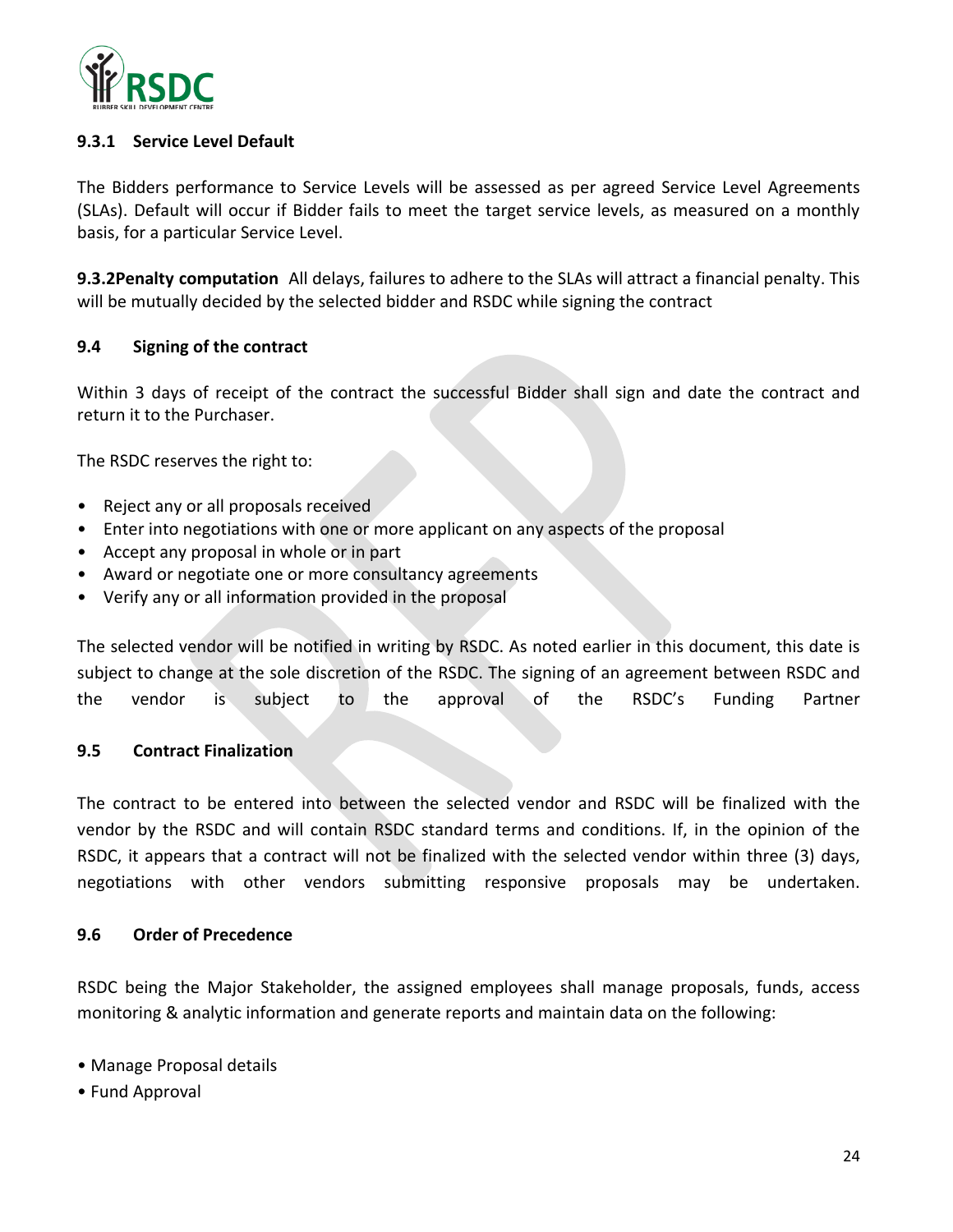

- Fund Disbursement
- Compliance tracking and monitoring
- View canned reports and documents
- Generate Reports
- Ad-hoc querying

# **10.0 Force Majeure: Other changes in Conditions**

Force majeure, as used in this Article, means acts of God, war (whether declared or not), invasion, revolution, insurrection, or other acts of a similar nature or force which are beyond the control of the Parties.

In the event of and as soon as possible after the occurrence of any cause constituting force majeure, the Contractor shall give notice and full particulars in writing to RSDC, of such occurrence or change if the Contractor is thereby rendered unable, wholly or in part, to perform its obligations and meet its responsibilities under this Contract. The Contractor shall also notify RSDC of any other changes in conditions or the occurrence of any event which interferes or threatens to interfere with its performance of this Contract. The notice shall include steps proposed by the Contractor to be taken including any reasonable alternative means for performance that is not prevented by force majeure. On receipt of the notice required under this Article, RSDC shall take such action as, in its sole discretion, it considers to be appropriate or necessary in the circumstances, including the granting to the Contractor of a reasonable extension of time in which to perform its obligations under this Contract.

If the Contractor is rendered permanently unable, wholly, or in part, by reason of force majeure to perform its obligations and meet its responsibilities under this Contract, RSDC shall have the right to suspend or terminate this Contract as mentioned below.

#### **10.1 Termination**

 $\triangleright$  RSDC may terminate this Contract for cause, in whole or in part, upon 15 days notice, in writing. The initiation of arbitral proceedings in accordance with para given below on "Settlement of Disputes" below shall not be deemed a termination of this Contract.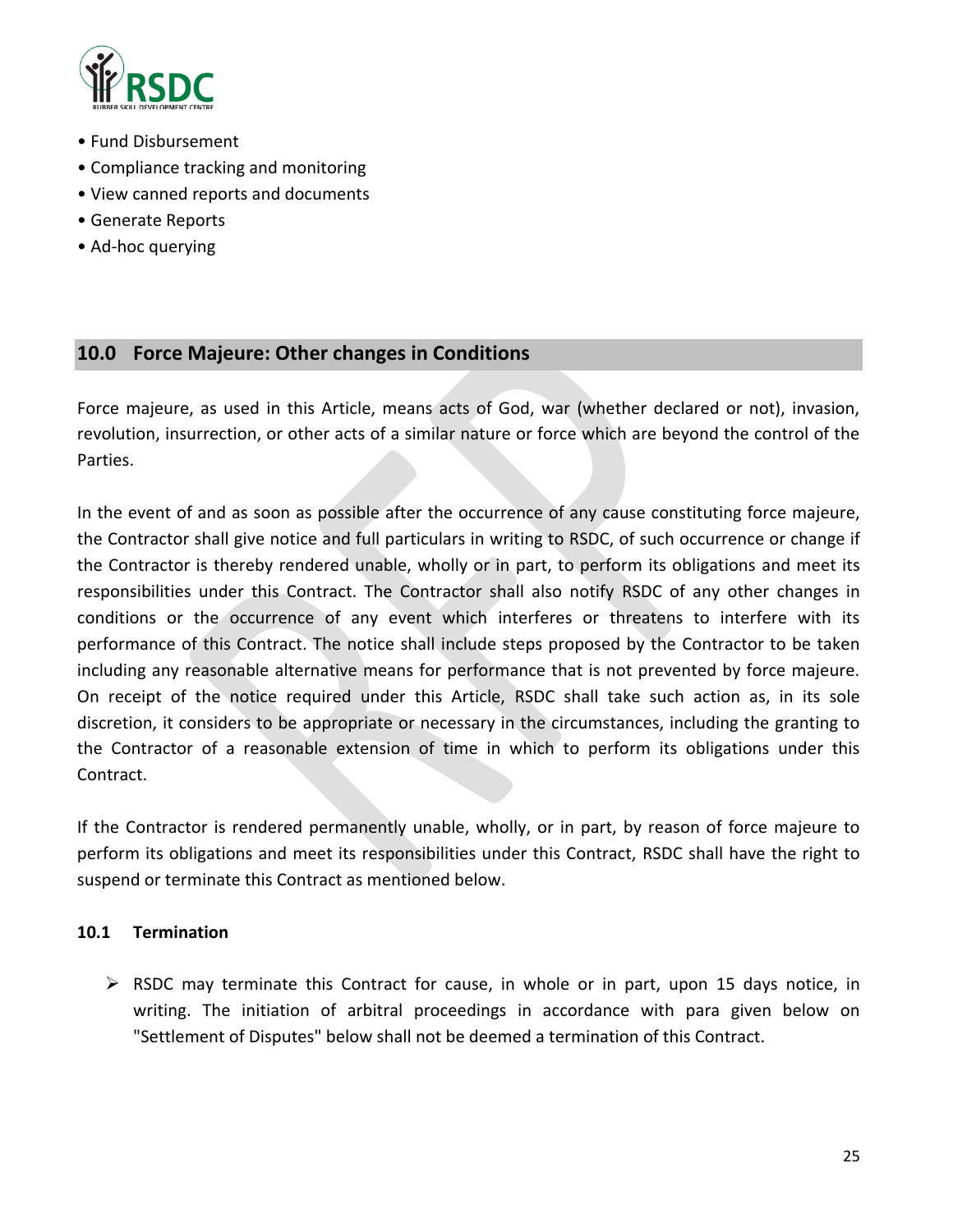

- $\triangleright$  RSDC reserves the right to terminate without cause this Contract at any time upon 15 days prior written notice to the Contractor, in which case RSDC shall reimburse the Contractor for all reasonable costs incurred by the Contractor prior to receipt of the notice of termination. In such a case, the contractor will have to pay the entire amount dispersed by RSDC within 15 days of receiving the notice.
- $\triangleright$  Should the Contractor be adjudged bankrupt, or be liquidated or become insolvent, or should the Contractor make an assignment for the benefit of its creditors, or should a Receiver be appointed on account of the insolvency of the Contractor, RSDC may, without prejudice to any other right or remedy it may have, terminate this Contract forthwith. The Contractor shall immediately inform RSDC of the occurrence of any of the above events.

#### **10.2 Settlement of disputes**

#### **10.2.1 Amicable Settlement**

The Parties shall use their best efforts to settle amicably any dispute, controversy or claim arising out of, or relating to this Contract or the breach, termination or invalidity thereof. Where the parties wish to seek such an amicable settlement through conciliation, the conciliation shall take place in accordance with the RSDC's Conciliation Rules then obtaining, or according to such other procedure as may be agreed between the parties.

#### **10.2.2 Arbitration**

Unless, any such dispute, controversy or claim between the Parties arising out of or relating to this Contract or the breach, termination or invalidity thereof is settled amicably under the preceding paragraph of this Article within sixty (60) days after receipt by one Party of the other Party's request for such amicable settlement, such dispute, controversy or claim shall be referred by either Party to arbitration in accordance with the RSDC's Arbitration Rules then obtaining, including its provisions on applicable law. The arbitral tribunal shall have no authority to award punitive damages. The Parties shall be bound by any arbitration award rendered as a result of such arbitration as the final adjudication of any such controversy, claim or dispute.

#### **10.3 Observance of Law**

The Contractor shall comply with all laws, ordinances, rules, and regulations bearing upon the performance of its obligations under the terms of this Contract.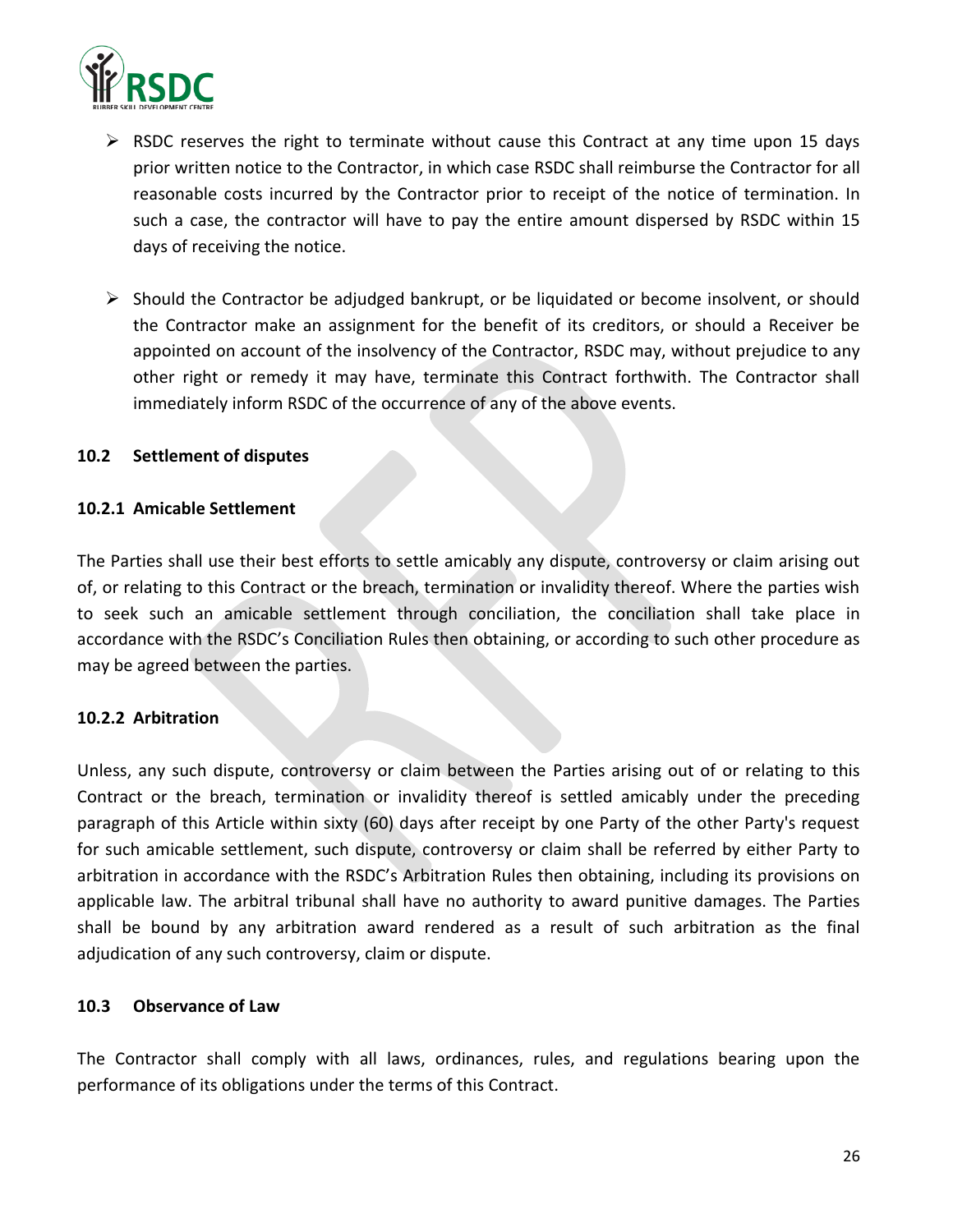

#### **10.4 Authority to Modify**

No modification or change in this Contract, no waiver of any of its provisions or any additional contractual relationship of any kind with the Contractor shall be valid and enforceable against RSDC unless provided by an amendment to this Contract signed by the authorized official of RSDC.

**10.5 Reporting:** The consultants shall operate from own offices and based at the focus district for the purposes of the related field works this task. However, he/she will attend briefing meetings at RSDC.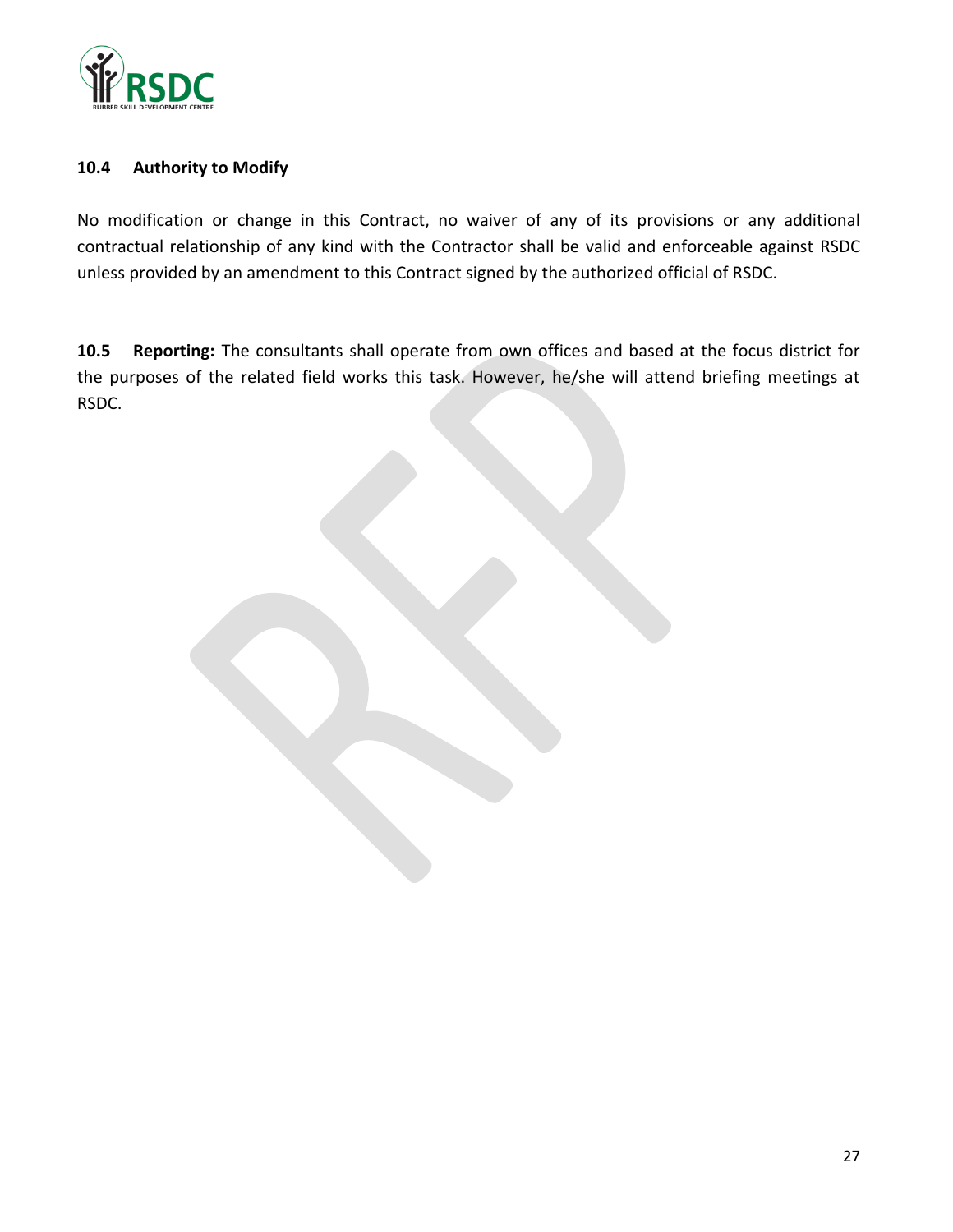

#### **ANNEXURES**

#### **FORM - I**

#### **(RFP for Developing National Occupational Standards -Pilot Project for Selected Job Roles for RSDC)**

PROPOSER'S UNDERTAKING LETTER (to be on Proposer's letterhead)

To: **Rubber Skills Development Centre PHD House, 4th Floor, Siri Fort Institutional Area, Opposite Asian Games Village New Delhi 110016** Tel: +91 11 41009347, 41009348 Email: [sumita.rastogi@rsdcindia.in](mailto:sumita.rastogi@rsdcindia.in) / [info@rsdcindia.in](mailto:info@rsdcindia.in)

Dear Sir/Madam,

We, the undersigned, as Proposer, having examined the complete RFP document (along with its annexure, forms etc), do hereby offer to **Develop National Occupational Standards for selected Job Roles in the Rubber Industry for use by RSDC** in full conformity of your requirements as elaborated in above said RFP for the amounts mentioned by us in the Financial bid or such other sums as may be agreed to between us.

We hereby agree to all the terms and conditions stipulated in the RFP and submit herewith our proposal for the said Project.

Yours faithfully,

(Authorised Signatory) In the capacity of \_ Duly authorized to sign the proposal for and on behalf of Principal Proposer.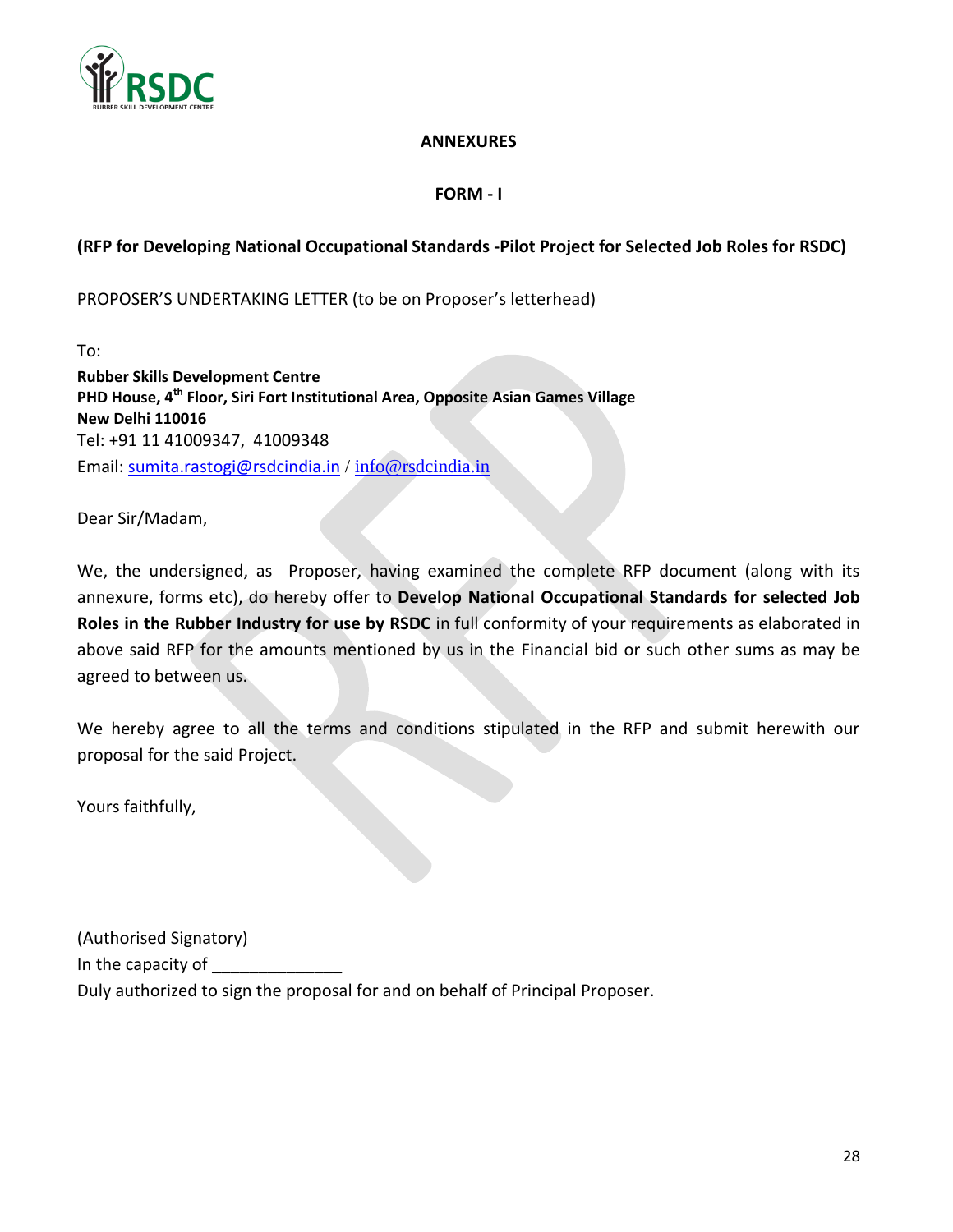

#### **FORM –II**

#### PROPOSERS' PROFILE

To:

**Rubber Skills Development Centre PHD House, 4th Floor, Siri Fort Institutional Area, Opposite Asian Games Village New Delhi 110016** Tel: +91 11 41009347, 41009348 Email: [sumita.rastogi@rsdcindia.in](mailto:sumita.rastogi@rsdcindia.in) / [info@rsdcindia.in](mailto:info@rsdcindia.in)

Dear Sir/Madam,

# Sub: **Your RFP for "Developing National Occupational Standards-Pilot Project for Selected Job Roles" in Rubber Industry**

With reference to the above RFP, having examined and understood the instructions, terms and conditions forming part of the RFP, we hereby enclose our offer. We also hereunder submit the required information:

| <b>RSDC's requirements</b>                             | Proposer response                         |
|--------------------------------------------------------|-------------------------------------------|
| Year of establishment of the Company                   | Mention date of establishment             |
|                                                        | and enclose proof                         |
| Names and background of main promoters                 | Give details                              |
| Nature of business                                     | Specify                                   |
|                                                        |                                           |
| Net Worth as of the last financial Year (specify year) | Mention figures in Rs. in lac and enclose |
| of the Proposer / Group as applicable.                 | supporting audited financial statements   |
| Profits for the last Financial Year for the proposer/  |                                           |
| group, as applicable                                   |                                           |
| Turnover for the last Financial Year for the proposer/ |                                           |
| group, as applicable                                   |                                           |

We understand that RSDC is not bound to accept the offer and that RSDC has the right to reject the offer without assigning any reasons whatsoever.

Yours faithfully,

Authorised Signatory of Proposer (Name & Designation, seal of the firm)